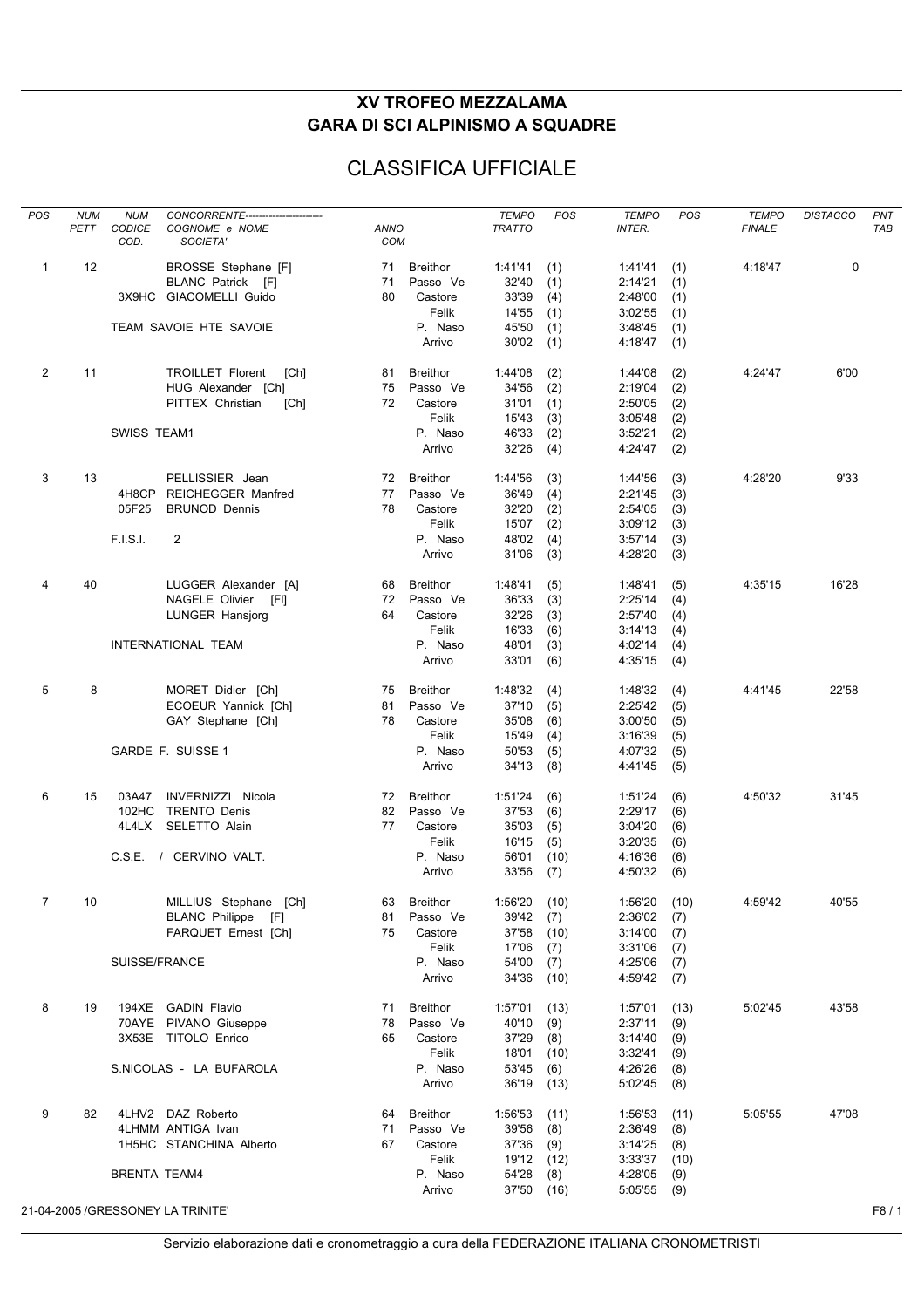| POS | <b>NUM</b> | <b>NUM</b>          | CONCORRENTE----------------------- |             |                 | <b>TEMPO</b>  | POS  | <b>TEMPO</b>  | POS  | <b>TEMPO</b>  | <b>DISTACCO</b> | PNT        |
|-----|------------|---------------------|------------------------------------|-------------|-----------------|---------------|------|---------------|------|---------------|-----------------|------------|
|     | PETT       | CODICE              | COGNOME e NOME                     | <b>ANNO</b> |                 | <b>TRATTO</b> |      | <b>INTER.</b> |      | <b>FINALE</b> |                 | <b>TAB</b> |
|     |            | COD.                | SOCIETA'                           | <b>COM</b>  |                 |               |      |               |      |               |                 |            |
|     |            |                     |                                    |             |                 |               |      |               |      |               |                 |            |
| 10  | 33         |                     | PANZER Wolfgang [D]                | 58          | <b>Breithor</b> | 1:54'52       | (8)  | 1:54'52       | (8)  | 5:08'50       | 50'03           |            |
|     |            |                     | GRASSL Franz [D]                   | 65          | Passo Ve        | 42'38         | (13) | 2:37'30       | (10) |               |                 |            |
|     |            |                     | ECHTLER Martin [D]                 | 69          | Castore         | 37'20         | (7)  | 3:14'50       | (10) |               |                 |            |
|     |            |                     |                                    |             | Felik           | 17'49         | (8)  | 3:32'39       | (8)  |               |                 |            |
|     |            |                     | DEUTSCHER ALPENVEREIN1             |             | P. Naso         | 57'04         | (11) | 4:29'43       | (10) |               |                 |            |
|     |            |                     |                                    |             | Arrivo          | 39'07         | (18) | 5:08'50       | (10) |               |                 |            |
|     |            |                     |                                    |             |                 |               |      |               |      |               |                 |            |
| 11  | 16         |                     | 3W0XL FONTANA Luciano              | 65          | <b>Breithor</b> | 1:54'32       | (7)  | 1:54'32       | (7)  | 5:16'02       | 57'15           |            |
|     |            |                     |                                    |             |                 |               |      |               |      |               |                 |            |
|     |            |                     | 02R3E MOLIN Ivano                  | 73          | Passo Ve        | 43'35         | (16) | 2:38'07       | (11) |               |                 |            |
|     |            | 152V1               | CAGNATI Emanuele                   | 83          | Castore         | 42'28         | (16) | 3:20'35       | (12) |               |                 |            |
|     |            |                     |                                    |             | Felik           | 21'13         | (20) | 3:41'48       | (14) |               |                 |            |
|     |            |                     | C.S. FORESTALE DELLO ST            |             | P. Naso         | 57'46         | (12) | 4:39'34       | (13) |               |                 |            |
|     |            |                     |                                    |             | Arrivo          | 36'28         | (14) | 5:16'02       | (11) |               |                 |            |
|     |            |                     |                                    |             |                 |               |      |               |      |               |                 |            |
| 12  | 66         |                     | 72C2N SOSIO Stefano                | 69          | <b>Breithor</b> | 1:55'37       | (9)  | 1:55'37       | (9)  | 5:16'03       | 57'16           |            |
|     |            | 02Y55               | CANCLINI Davide                    | 61          | Passo Ve        | 42'58         | (15) | 2:38'35       | (13) |               |                 |            |
|     |            | 3WN8R ILLINI        | Walter                             | 69          | Castore         | 39'05         | (11) | 3:17'40       | (11) |               |                 |            |
|     |            |                     |                                    |             | Felik           | 19'01         | (11) | 3:36'41       | (11) |               |                 |            |
|     |            |                     | ALTA VALTELLINA 2                  |             |                 |               |      |               |      |               |                 |            |
|     |            |                     |                                    |             | P. Naso         | 1:00'12       | (18) | 4:36'53       | (11) |               |                 |            |
|     |            |                     |                                    |             | Arrivo          | 39'10         | (19) | 5:16'03       | (12) |               |                 |            |
|     |            |                     |                                    |             |                 |               |      |               |      |               |                 |            |
| 13  | 20         |                     | 60MVX BORDET Davide                | 71          | <b>Breithor</b> | 1:56'57       | (12) | 1:56'57       | (12) | 5:17'09       | 58'22           |            |
|     |            |                     | 60MW3 BORDET Ezio                  | 70          | Passo Ve        | 41'26         | (11) | 2:38'23       | (12) |               |                 |            |
|     |            |                     | 3WVD9 JUNOD Massimo                | 71          | Castore         | 43'12         | (20) | 3:21'35       | (14) |               |                 |            |
|     |            |                     |                                    |             | Felik           | 20'44         | (17) | 3:42'19       | (15) |               |                 |            |
|     |            |                     | S.C.CHAMPORCHER-C.GEX              |             | P. Naso         | 55'23         | (9)  | 4:37'42       | (12) |               |                 |            |
|     |            |                     |                                    |             | Arrivo          | 39'27         | (20) | 5:17'09       |      |               |                 |            |
|     |            |                     |                                    |             |                 |               |      |               | (13) |               |                 |            |
|     |            |                     |                                    |             |                 |               |      |               |      |               |                 |            |
| 14  | 109        |                     | 3PWP5 HERIN Marco                  | 65          | <b>Breithor</b> | 1:59'46       | (17) | 1:59'46       | (17) | 5:18'19       | 59'32           |            |
|     |            |                     | 04H7A NICCO Ivan                   | 78          | Passo Ve        | 41'14         | (10) | 2:41'00       | (15) |               |                 |            |
|     |            |                     | 3W19A COLAJANNI Enrico             | 69          | Castore         | 41'20         | (15) | 3:22'20       | (15) |               |                 |            |
|     |            |                     |                                    |             | Felik           | 17'54         | (9)  | 3:40'14       | (12) |               |                 |            |
|     |            |                     | CERVINO/VALT. 1 [AO47]             |             | P. Naso         | 1:03'43       | (23) | 4:43'57       | (16) |               |                 |            |
|     |            |                     |                                    |             | Arrivo          | 34'22         | (9)  | 5:18'19       | (14) |               |                 |            |
|     |            |                     |                                    |             |                 |               |      |               |      |               |                 |            |
| 15  | 64         |                     | 3VY47 OUVRIER Giuseppe             | 60          | <b>Breithor</b> | 1:58'07       | (15) | 1:58'07       | (15) | 5:18'48       | 1:00'01         |            |
|     |            | 4H6L6               | BORETTAZ Massimo                   |             | Passo Ve        | 41'29         | (12) | 2:39'36       |      |               |                 |            |
|     |            |                     |                                    | 61          |                 |               |      |               | (14) |               |                 |            |
|     |            |                     | 505WW CLAP Cesare                  | 67          | Castore         | 41'12         | (14) | 3:20'48       | (13) |               |                 |            |
|     |            |                     |                                    |             | Felik           | 20'55         | (19) | 3:41'43       | (13) |               |                 |            |
|     |            | <b>G.PARADISO</b>   |                                    |             | P. Naso         | 58'03         | (13) | 4:39'46       | (14) |               |                 |            |
|     |            |                     |                                    |             | Arrivo          | 39'02         | (17) | 5:18'48       | (15) |               |                 |            |
|     |            |                     |                                    |             |                 |               |      |               |      |               |                 |            |
| 16  | 34         |                     | STACHEL Tim [D]                    | 78          | Breithor        | 1:58'33       | (16) | 1:58'33       | (16) | 5:26'29       | 1:07'42         |            |
|     |            |                     | NICKAES Georg [D]                  | 71          | Passo Ve        | 44'27         | (18) | 2:43'00       | (17) |               |                 |            |
|     |            |                     | REITHMEIER Gerhard [D]             | 77          | Castore         | 40'00         | (12) | 3:23'00       | (16) |               |                 |            |
|     |            |                     |                                    |             | Felik           | 20'27         | (14) | 3:43'27       | (16) |               |                 |            |
|     |            |                     | DEUTSCHER ALPENVEREIN2             |             | P. Naso         | 58'39         | (14) | 4:42'06       | (15) |               |                 |            |
|     |            |                     |                                    |             |                 |               |      |               |      |               |                 |            |
|     |            |                     |                                    |             | Arrivo          | 44'23         | (32) | 5:26'29       | (16) |               |                 |            |
|     |            |                     |                                    |             |                 |               |      |               |      |               |                 |            |
| 17  | 128        |                     | 50VNW ACQUARONE Federico           | 62          | Breithor        | 1:57'23       | (14) | 1:57'23       | (14) | 5:28'50       | 1:10'03         |            |
|     |            |                     | 13XM2 EYDALLIN Matteo              | 85          | Passo Ve        | 45'36         | (21) | 2:42'59       | (16) |               |                 |            |
|     |            |                     | CHARVOZ Mathieu [Ch]               | 85          | Castore         | 42'51         | (18) | 3:25'50       | (17) |               |                 |            |
|     |            |                     |                                    |             | Felik           | 21'45         | (23) | 3:47'35       | (17) |               |                 |            |
|     |            |                     | VALCHISONE - CAMILLO PA            |             | P. Naso         | 1:01'27       | (19) | 4:49'02       | (17) |               |                 |            |
|     |            |                     |                                    |             | Arrivo          | 39'48         | (23) | 5:28'50       | (17) |               |                 |            |
|     |            |                     |                                    |             |                 |               |      |               |      |               |                 |            |
| 18  | 17         |                     | 3VWR3 CHRISTILLE Aldo              | 73          | <b>Breithor</b> | 2:05'08       | (23) | 2:05'08       | (23) | 5:29'00       | 1:10'13         |            |
|     |            |                     |                                    |             |                 |               |      |               |      |               |                 |            |
|     |            |                     | 02KVR CHRISTILLE Carlo             | 75          | Passo Ve        | 42'51         | (14) | 2:47'59       | (22) |               |                 |            |
|     |            |                     | 04HPF SARACCO Stefano              | 73          | Castore         | 44'51         | (23) | 3:32'50       | (21) |               |                 |            |
|     |            |                     |                                    |             | Felik           | 20'45         | (18) | 3:53'35       | (21) |               |                 |            |
|     |            | <b>TEAM BRUSSON</b> |                                    |             | P. Naso         | 1:02'58       | (22) | 4:56'33       | (20) |               |                 |            |
|     |            |                     |                                    |             | Arrivo          | 32'27         | (5)  | 5:29'00       | (18) |               |                 |            |
|     |            |                     |                                    |             |                 |               |      |               |      |               |                 |            |
| 19  | 65         |                     | 1D11H SANTIN Oswald                | 62          | <b>Breithor</b> | 2:01'04       | (19) | 2:01'04       | (19) | 5:32'34       | 1:13'47         |            |
|     |            |                     | 1CXHR GUADAGNINI Aldo              | 70          | Passo Ve        | 45'12         | (20) | 2:46'16       | (18) |               |                 |            |
|     |            |                     | 91LC1 FERRARI Gianluca             | 73          | Castore         | 41'09         | (13) | 3:27'25       | (18) |               |                 |            |
|     |            |                     |                                    |             | Felik           | 23'09         |      | 3:50'34       |      |               |                 |            |
|     |            |                     |                                    |             |                 |               | (29) |               | (18) |               |                 |            |
|     |            | <b>ALTITUDE</b>     |                                    |             | P. Naso         | 59'51         | (17) | 4:50'25       | (18) |               |                 |            |
|     |            |                     |                                    |             | Arrivo          | 42'09         | (29) | 5:32'34       | (19) |               |                 |            |
|     |            |                     |                                    |             |                 |               |      |               |      |               |                 |            |

21-04-2005 /GRESSONEY LA TRINITE' F8 / 2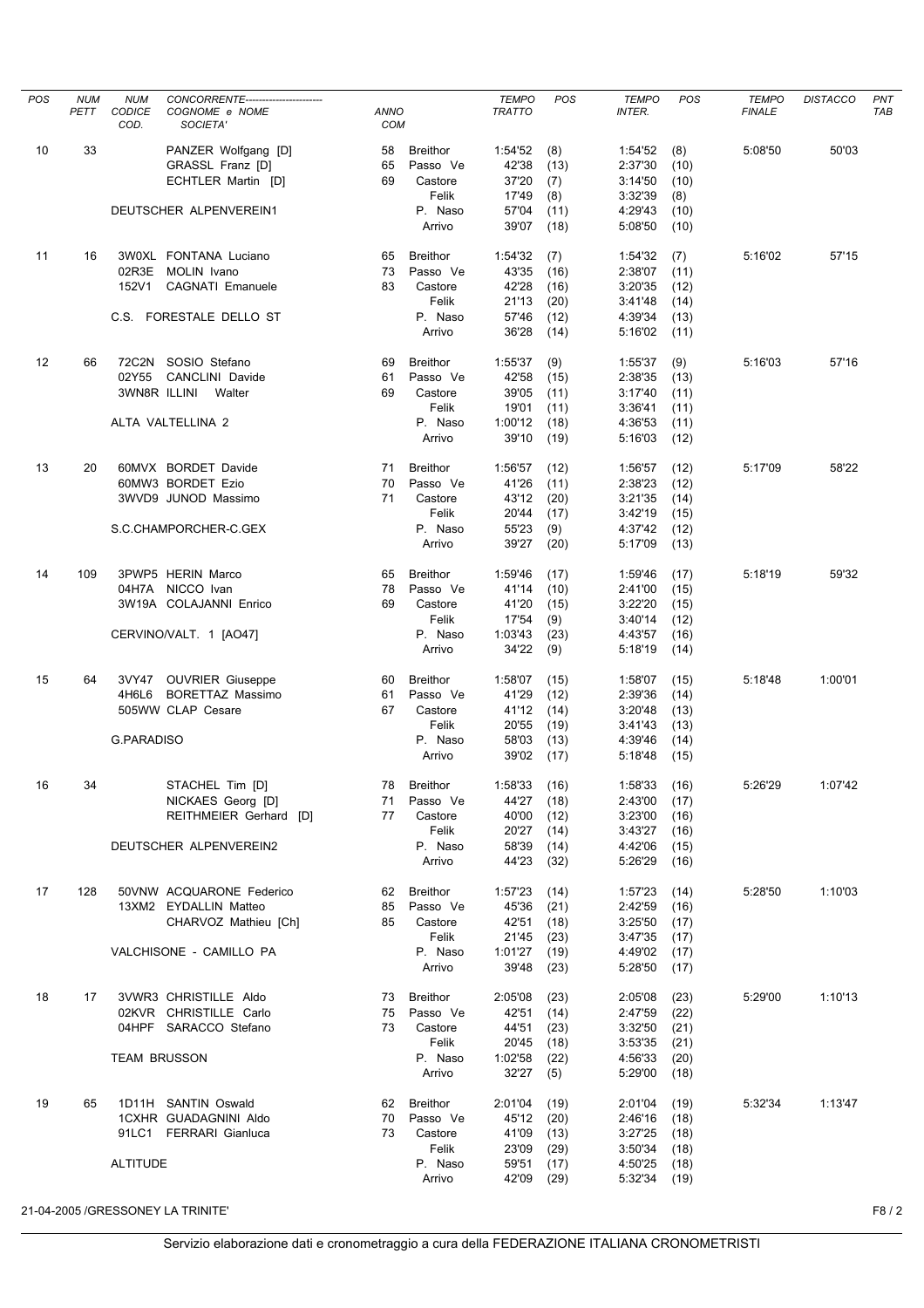| POS | <b>NUM</b> | <b>NUM</b>     | CONCORRENTE-----------------------                           |                    |                      | <b>TEMPO</b>     | POS          | <b>TEMPO</b>       | POS          | <b>TEMPO</b>  | <b>DISTACCO</b> | PNT        |
|-----|------------|----------------|--------------------------------------------------------------|--------------------|----------------------|------------------|--------------|--------------------|--------------|---------------|-----------------|------------|
|     | PETT       | CODICE<br>COD. | COGNOME e NOME<br>SOCIETA'                                   | <b>ANNO</b><br>COM |                      | <b>TRATTO</b>    |              | <b>INTER.</b>      |              | <b>FINALE</b> |                 | <b>TAB</b> |
| 20  | 70         | AA25D          | <b>MAGNINI Lodovico</b>                                      | 72                 | <b>Breithor</b>      | 2:05'22          | (24)         | 2:05'22            | (24)         | 5:33'12       | 1:14'25         |            |
|     |            | AA27D          | CASANOVA Livio                                               | 72                 | Passo Ve             | 43'56            | (17)         | 2:49'18            | (23)         |               |                 |            |
|     |            | 64738          | PANIZZA Loris                                                | 80                 | Castore              | 43'57            | (21)         | 3:33'15            | (22)         |               |                 |            |
|     |            |                |                                                              |                    | Felik                | 21'39            | (22)         | 3:54'54            | (22)         |               |                 |            |
|     |            |                | ADAMELLO SKI TEAM1                                           |                    | P. Naso<br>Arrivo    | 1:02'22<br>35'56 | (21)<br>(11) | 4:57'16<br>5:33'12 | (21)<br>(20) |               |                 |            |
| 21  | 76         | 60TLR          | <b>GAMBARINI Manuel</b>                                      | 77                 | <b>Breithor</b>      | 2:01'50          | (21)         | 2:01'50            | (21)         | 5:33'13       | 1:14'26         |            |
|     |            | 92FM8          | ANTONIETTI Osvaldo                                           | 63                 | Passo Ve             | 44'27            | (18)         | 2:46'17            | (19)         |               |                 |            |
|     |            | 90R48          | OTTONE Sergio                                                | 77                 | Castore              | 44'08            | (22)         | 3:30'25            | (20)         |               |                 |            |
|     |            |                | ALAGNA VALSESIA4                                             |                    | Felik<br>P. Naso     | 20'27            | (14)<br>(20) | 3:50'52<br>4:52'37 | (19)         |               |                 |            |
|     |            |                |                                                              |                    | Arrivo               | 1:01'45<br>40'36 | (24)         | 5:33'13            | (19)<br>(21) |               |                 |            |
| 22  | 50         |                | OREILLER Jean Marc [Ch]                                      | 65                 | <b>Breithor</b>      | 2:00'57          | (18)         | 2:00'57            | (18)         | 5:42'09       | 1:23'22         |            |
|     |            |                | MENDEZ Sebastien [Ch]                                        | 77                 | Passo Ve             | 45'50            | (22)         | 2:46'47            | (20)         |               |                 |            |
|     |            |                | FELLAY Hugues [Ch]                                           | 76                 | Castore              | 43'08            | (19)         | 3:29'55            | (19)         |               |                 |            |
|     |            |                | <b>TEAM BIO SPORT</b>                                        |                    | Felik<br>P. Naso     | 22'05<br>1:06'46 | (25)         | 3:52'00<br>4:58'46 | (20)         |               |                 |            |
|     |            |                |                                                              |                    | Arrivo               | 43'23            | (33)<br>(30) | 5:42'09            | (22)<br>(22) |               |                 |            |
| 23  | 46         |                | DUSSEX Eric [Ch]                                             | 71                 | <b>Breithor</b>      | 2:11'58          | (47)         | 2:11'58            | (47)         | 5:44'23       | 1:25'36         |            |
|     |            |                | SIERRO Jean Pierre<br>[Ch]                                   | 69                 | Passo Ve             | 46'14            | (24)         | 2:58'12            | (35)         |               |                 |            |
|     |            |                | <b>FELLAY Patrick</b><br>[Ch]                                | 68                 | Castore              | 45'53            | (25)         | 3:44'05            | (29)         |               |                 |            |
|     |            |                |                                                              |                    | Felik                | 20'28            | (16)         | 4:04'33            | (26)         |               |                 |            |
|     |            |                | S.C.CIME DE L'EST                                            |                    | P. Naso              | 58'59            | (15)         | 5:03'32            | (24)         |               |                 |            |
|     |            |                |                                                              |                    | Arrivo               | 40'51            | (25)         | 5:44'23            | (23)         |               |                 |            |
| 24  | 18         | 6280P          | <b>CANTONI Aldo</b>                                          | 55                 | <b>Breithor</b>      | 2:07'52          | (31)         | 2:07'52            | (31)         | 5:45'36       | 1:26'49         |            |
|     |            | 4HLF4          | VITALINI Ermanno                                             | 60                 | Passo Ve             | 48'08            | (34)         | 2:56'00            | (29)         |               |                 |            |
|     |            | 52NE9          | LANZI Giuseppe                                               | 61                 | Castore<br>Felik     | 42'32            | (17)         | 3:38'32            | (24)         |               |                 |            |
|     |            |                | POL. ALBOSAGGIA1                                             |                    | P. Naso              | 21'45<br>59'30   | (23)<br>(16) | 4:00'17<br>4:59'47 | (24)<br>(23) |               |                 |            |
|     |            |                |                                                              |                    | Arrivo               | 45'49            | (35)         | 5:45'36            | (24)         |               |                 |            |
| 25  | 71         |                | 1LENC STERLI Mario                                           | 67                 | <b>Breithor</b>      | 2:05'35          | (26)         | 2:05'35            | (26)         | 5:49'49       | 1:31'02         |            |
|     |            | 9A5F5          | GIANNI Andrea                                                | 81                 | Passo Ve             | 47'28            | (30)         | 2:53'03            | (26)         |               |                 |            |
|     |            |                | 4L3WH SANDRINI Aldo                                          | 75                 | Castore              | 48'07            | (29)         | 3:41'10            | (26)         |               |                 |            |
|     |            |                | <b>ADAMELLO SKI TEAM2</b>                                    |                    | Felik<br>P. Naso     | 23'04            | (28)         | 4:04'14<br>5:08'34 | (25)         |               |                 |            |
|     |            |                |                                                              |                    | Arrivo               | 1:04'20<br>41'15 | (26)<br>(26) | 5:49'49            | (26)<br>(25) |               |                 |            |
| 26  | 56         | 503Y2          | <b>LAURENT Francesco</b>                                     | 78                 | <b>Breithor</b>      | 2:10'52          | (41)         | 2:10'52            | (41)         | 5:54'39       | 1:35'52         |            |
|     |            |                | 4LRED COLLE' Franco                                          | 78                 | Passo Ve             | 49'05            | (42)         | 2:59'57            | (41)         |               |                 |            |
|     |            |                | 3PY3W BENONE Cristiano                                       | 85                 | Castore              | 51'58            | (38)         | 3:51'55            | (40)         |               |                 |            |
|     |            |                |                                                              |                    | Felik                | 20'24            | (13)         | 4:12'19            | (31)         |               |                 |            |
|     |            |                | GRESSONEY M.R.2                                              |                    | P. Naso<br>Arrivo    | 1:05'20<br>37'00 | (29)<br>(15) | 5:17'39<br>5:54'39 | (30)<br>(26) |               |                 |            |
|     |            |                |                                                              |                    |                      |                  |              |                    |              |               |                 |            |
| 27  | 35         |                | FREIXINET ESPINOSA Xavier [E<br>VENDRELL MARTINEZ J.Maria [E | 81<br>76           | Breithor<br>Passo Ve | 2:05'26<br>46'56 | (25)<br>(26) | 2:05'26<br>2:52'22 | (25)<br>(25) | 5:57'53       | 1:39'06         |            |
|     |            |                | CEREZO German                                                | 77                 | Castore              | 47'35            | (27)         | 3:39'57            | (25)         |               |                 |            |
|     |            |                |                                                              |                    | Felik                | 26'01            | (42)         | 4:05'58            | (27)         |               |                 |            |
|     |            | F.E.E.C.       |                                                              |                    | P. Naso              | 1:07'09          | (35)         | 5:13'07            | (27)         |               |                 |            |
|     |            |                |                                                              |                    | Arrivo               | 44'46            | (33)         | 5:57'53            | (27)         |               |                 |            |
| 28  | 61         |                | 1H1V5 ADIUTORI Raffaele                                      | 74                 | <b>Breithor</b>      | 2:03'17          | (22)         | 2:03'17            | (22)         | 5:59'06       | 1:40'19         |            |
|     |            |                | 76MEH RANIERI Germano                                        | 73                 | Passo Ve             | 47'32            | (31)         | 2:50'49            | (24)         |               |                 |            |
|     |            |                | 82PNL PASSALACQUA Paolo                                      | 70                 | Castore<br>Felik     | 46'31<br>22'42   | (26)         | 3:37'20            | (23)         |               |                 |            |
|     |            |                | POLIS.SERRACANDIDA 1                                         |                    | P. Naso              | 1:08'02          | (26)<br>(37) | 4:00'02<br>5:08'04 | (23)<br>(25) |               |                 |            |
|     |            |                |                                                              |                    | Arrivo               | 51'02            | (45)         | 5:59'06            | (28)         |               |                 |            |
| 29  | 141        |                | 3W70X DONDIO Massimo                                         | 62                 | <b>Breithor</b>      | 2:11'45          | (45)         | 2:11'45            | (45)         | 5:59'32       | 1:40'45         |            |
|     |            |                | 12TDF SIMONI Cristiano                                       | 72                 | Passo Ve             | 48'20            | (35)         | 3:00'05            | (42)         |               |                 |            |
|     |            |                | 85F11 DE LAZZER Giuseppe                                     | 65                 | Castore              | 52'10            | (41)         | 3:52'15            | (41)         |               |                 |            |
|     |            | US CORNACCI2   |                                                              |                    | Felik<br>P. Naso     | 21'38<br>1:03'53 | (21)<br>(24) | 4:13'53<br>5:17'46 | (35)         |               |                 |            |
|     |            |                |                                                              |                    | Arrivo               | 41'46            | (28)         | 5:59'32            | (31)<br>(29) |               |                 |            |
|     |            |                |                                                              |                    |                      |                  |              |                    |              |               |                 |            |
|     |            |                | 21-04-2005 / GRESSONEY LA TRINITE'                           |                    |                      |                  |              |                    |              |               |                 | F8/3       |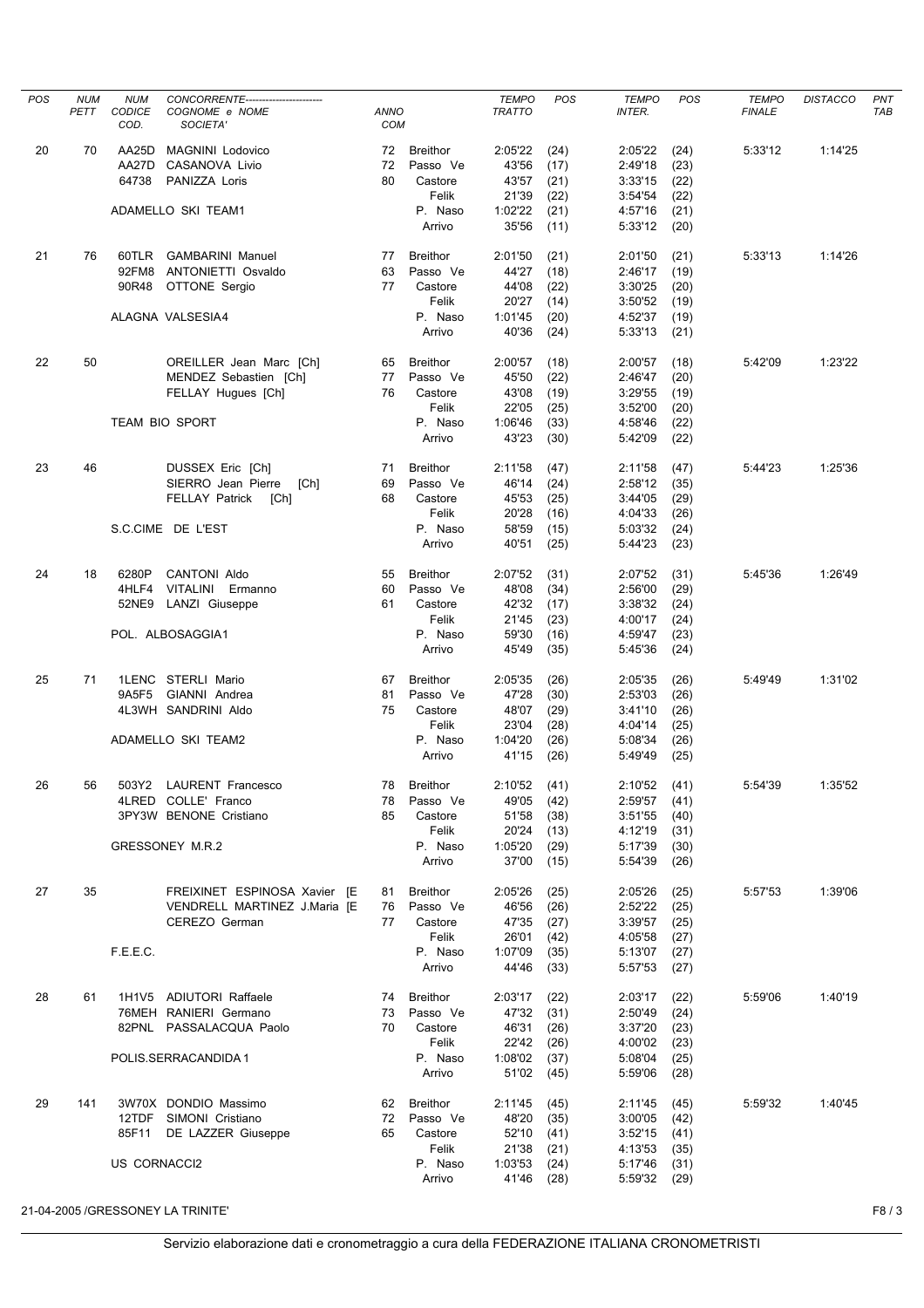| POS | <b>NUM</b> | <b>NUM</b>          | CONCORRENTE----------------------- |                           |                   | <b>TEMPO</b>     | POS          | <b>TEMPO</b>       | POS          | <b>TEMPO</b>  | <b>DISTACCO</b> | PNT        |
|-----|------------|---------------------|------------------------------------|---------------------------|-------------------|------------------|--------------|--------------------|--------------|---------------|-----------------|------------|
|     | PETT       | CODICE<br>COD.      | COGNOME e NOME<br>SOCIETA'         | <b>ANNO</b><br><b>COM</b> |                   | <b>TRATTO</b>    |              | <b>INTER.</b>      |              | <b>FINALE</b> |                 | <b>TAB</b> |
| 30  | 1          |                     | 1KC8M PELLISSIER Gloriana          | 76                        | <b>Breithor</b>   | 2:11'12          | (44)         | 2:11'12            | (44)         | 6:04'45       | 1:45'58         |            |
|     |            |                     | 60PA7 NEX Christiane               | 73                        | Passo Ve          | 46'57            | (27)         | 2:58'09            | (33)         |               |                 |            |
|     |            |                     | LEONARDI Natasha [Ch]              | 71                        | Castore           | 52'06            | (40)         | 3:50'15            | (37)         |               |                 |            |
|     |            |                     |                                    |                           | Felik             | 25'03            | (37)         | 4:15'18            | (37)         |               |                 |            |
|     |            | CORRADO GEX6        |                                    |                           | P. Naso<br>Arrivo | 1:04'14<br>45'13 | (25)<br>(34) | 5:19'32<br>6:04'45 | (33)<br>(30) |               |                 |            |
| 31  | 98         |                     | 350NX DE MATTEIS Andrea            | 65                        | <b>Breithor</b>   | 2:10'05          | (37)         | 2:10'05            | (37)         | 6:06'39       | 1:47'52         |            |
|     |            |                     | 82MRV FORNONI Daniele              | 69                        | Passo Ve          | 47'20            | (28)         | 2:57'25            | (31)         |               |                 |            |
|     |            |                     | 9A8ED CIMENTI Carlalberto          | 75                        | Castore           | 45'40            | (24)         | 3:43'05            | (27)         |               |                 |            |
|     |            |                     |                                    |                           | Felik             | 23'28            | (31)         | 4:06'33            | (28)         |               |                 |            |
|     |            |                     | FORNO CANAVESE S. ALP2             |                           | P. Naso<br>Arrivo | 1:09'47<br>50'19 | (44)<br>(43) | 5:16'20<br>6:06'39 | (28)<br>(31) |               |                 |            |
| 32  | 67         |                     | 3VYM4 GUALA Edy                    | 64                        | <b>Breithor</b>   | 2:09'27          | (34)         | 2:09'27            | (34)         | 6:06'56       | 1:48'09         |            |
|     |            |                     | 03NDJ STANGALINO Williams          | 74                        | Passo Ve          | 46'40            | (25)         | 2:56'07            | (30)         |               |                 |            |
|     |            |                     | C004Y VUILLERMOZ Diego             | 80                        | Castore           | 50'48            | (36)         | 3:46'55            | (32)         |               |                 |            |
|     |            |                     |                                    |                           | Felik             | 23'51            | (32)         | 4:10'46            | (29)         |               |                 |            |
|     |            |                     | GS VV.FF. G.GODIOZ                 |                           | P. Naso           | 1:06'46          | (33)         | 5:17'32            | (29)         |               |                 |            |
|     |            |                     |                                    |                           | Arrivo            | 49'24            | (41)         | 6:06'56            | (32)         |               |                 |            |
| 33  | 24         |                     | BUET Nicolas [F]                   | 65                        | <b>Breithor</b>   | 2:08'26          | (33)         | 2:08'26            | (33)         | 6:07'31       | 1:48'44         |            |
|     |            |                     | GARREAU Stephane [F]               | 69                        | Passo Ve          | 49'21            | (43)         | 2:57'47            | (32)         |               |                 |            |
|     |            |                     | PAUTHIER Vincent [F]               |                           | Castore<br>Felik  | 48'03<br>27'29   | (28)<br>(52) | 3:45'50<br>4:13'19 | (31)<br>(34) |               |                 |            |
|     |            |                     | CAF HAUT CHAMBLAIS                 |                           | P. Naso           | 1:10'21          | (45)         | 5:23'40            | (34)         |               |                 |            |
|     |            |                     |                                    |                           | Arrivo            | 43'51            | (31)         | 6:07'31            | (33)         |               |                 |            |
| 34  | 42         |                     | BONNEVIE Fred [F]                  | 78                        | <b>Breithor</b>   | 2:12'44          | (50)         | 2:12'44            | (50)         | 6:09'05       | 1:50'18         |            |
|     |            |                     | BONNEVIE Stephane [F]              | 67                        | Passo Ve          | 51'18            | (54)         | 3:04'02            | (50)         |               |                 |            |
|     |            |                     | LUCIANAZ Herve' [F]                | 61                        | Castore           | 52'23            | (42)         | 3:56'25            | (46)         |               |                 |            |
|     |            | <b>LES PISTEURS</b> |                                    |                           | Felik<br>P. Naso  | 24'59<br>1:11'33 | (36)<br>(49) | 4:21'24<br>5:32'57 | (44)         |               |                 |            |
|     |            |                     |                                    |                           | Arrivo            | 36'08            | (12)         | 6:09'05            | (45)<br>(34) |               |                 |            |
| 35  | 86         |                     | 1ELLH ARVAT Stefano                | 68                        | <b>Breithor</b>   | 2:10'16          | (38)         | 2:10'16            | (38)         | 6:09'26       | 1:50'39         |            |
|     |            |                     | 0AX0C GIOVANETTI Nadir             | 82                        | Passo Ve          | 47'55            | (33)         | 2:58'11            | (34)         |               |                 |            |
|     |            |                     | 18DMJ STEVENIN Donato              | 65                        | Castore           | 49'44            | (35)         | 3:47'55            | (34)         |               |                 |            |
|     |            | CAI VERRES1         |                                    |                           | Felik<br>P. Naso  | 25'04<br>1:06'25 | (38)<br>(32) | 4:12'59<br>5:19'24 | (32)<br>(32) |               |                 |            |
|     |            |                     |                                    |                           | Arrivo            | 50'02            | (42)         | 6:09'26            | (35)         |               |                 |            |
| 36  | 37         |                     | SADURNI I ROQUE Xavier [E]         | 68                        | Breithor          | 2:06'16          | (30)         | 2:06'16            | (30)         | 6:10'10       | 1:51'23         |            |
|     |            |                     | CARDONA I TARRES Joan [E]          | 58                        | Passo Ve          | 52'35            | (59)         | 2:58'51            | (37)         |               |                 |            |
|     |            |                     | HURTET I GRAU Carles [E]           | 72                        | Castore           | 52'24            | (43)         | 3:51'15            | (38)         |               |                 |            |
|     |            | F.E.E.C.            |                                    |                           | Felik<br>P. Naso  | 25'40<br>1:07'13 | (41)<br>(36) | 4:16'55<br>5:24'08 | (38)<br>(35) |               |                 |            |
|     |            |                     |                                    |                           | Arrivo            | 46'02            | (36)         | 6:10'10            | (36)         |               |                 |            |
| 37  | 118        |                     | 85RNW FELICETTI Alberto            | 66                        | Breithor          | 2:10'57          | (42)         | 2:10'57            | (42)         | 6:10'23       | 1:51'36         |            |
|     |            |                     | 1H2K4 DEZULIAN Riccardo            | 72                        | Passo Ve          | 48'48            | (39)         | 2:59'45            | (39)         |               |                 |            |
|     |            |                     | 0417W PLONER Ivano                 | 70                        | Castore           | 51'50            | (37)         | 3:51'35            | (39)         |               |                 |            |
|     |            |                     |                                    |                           | Felik             | 26'23            | (43)         | 4:17'58            | (40)         |               |                 |            |
|     |            |                     | US DOLOMITICA 2                    |                           | P. Naso<br>Arrivo | 1:12'50<br>39'35 | (53)<br>(21) | 5:30'48<br>6:10'23 | (41)<br>(37) |               |                 |            |
| 38  | 68         |                     | 7120K ZORZI Francesco              | 73                        | <b>Breithor</b>   | 2:06'11          | (29)         | 2:06'11            | (29)         | 6:11'14       | 1:52'27         |            |
|     |            |                     | 85RCH DELVAI Mauro                 | 77                        | Passo Ve          | 53'36            | (68)         | 2:59'47            | (40)         |               |                 |            |
|     |            |                     | 70W3K MORANDINI Marco              | 70                        | Castore           | 48'33            | (31)         | 3:48'20            | (35)         |               |                 |            |
|     |            |                     |                                    |                           | Felik             | 24'41            | (35)         | 4:13'01            | (33)         |               |                 |            |
|     |            | A.S.CAURIOL 1       |                                    |                           | P. Naso<br>Arrivo | 1:16'51<br>41'22 | (71)<br>(27) | 5:29'52<br>6:11'14 | (38)<br>(38) |               |                 |            |
| 39  | 69         |                     | 0D0AL GIACOMUZZI Nello             | 60                        | <b>Breithor</b>   | 2:11'54          | (46)         | 2:11'54            | (46)         | 6:11'41       | 1:52'54         |            |
|     |            | 178JF               | VANZETTA Matteo                    | 83                        | Passo Ve          | 56'01            | (80)         | 3:07'55            | (60)         |               |                 |            |
|     |            |                     | 1H2CC TRETTEL Thomas               | 85                        | Castore           | 53'00            | (45)         | 4:00'55            | (53)         |               |                 |            |
|     |            |                     |                                    |                           | Felik             | 25'24            | (40)         | 4:26'19            | (49)         |               |                 |            |
|     |            | A.S.CAURIOL 2       |                                    |                           | P. Naso<br>Arrivo | 1:05'38<br>39'44 | (30)<br>(22) | 5:31'57<br>6:11'41 | (43)<br>(39) |               |                 |            |
|     |            |                     | 21-04-2005 /GRESSONEY LA TRINITE'  |                           |                   |                  |              |                    |              |               |                 | F8/4       |
|     |            |                     |                                    |                           |                   |                  |              |                    |              |               |                 |            |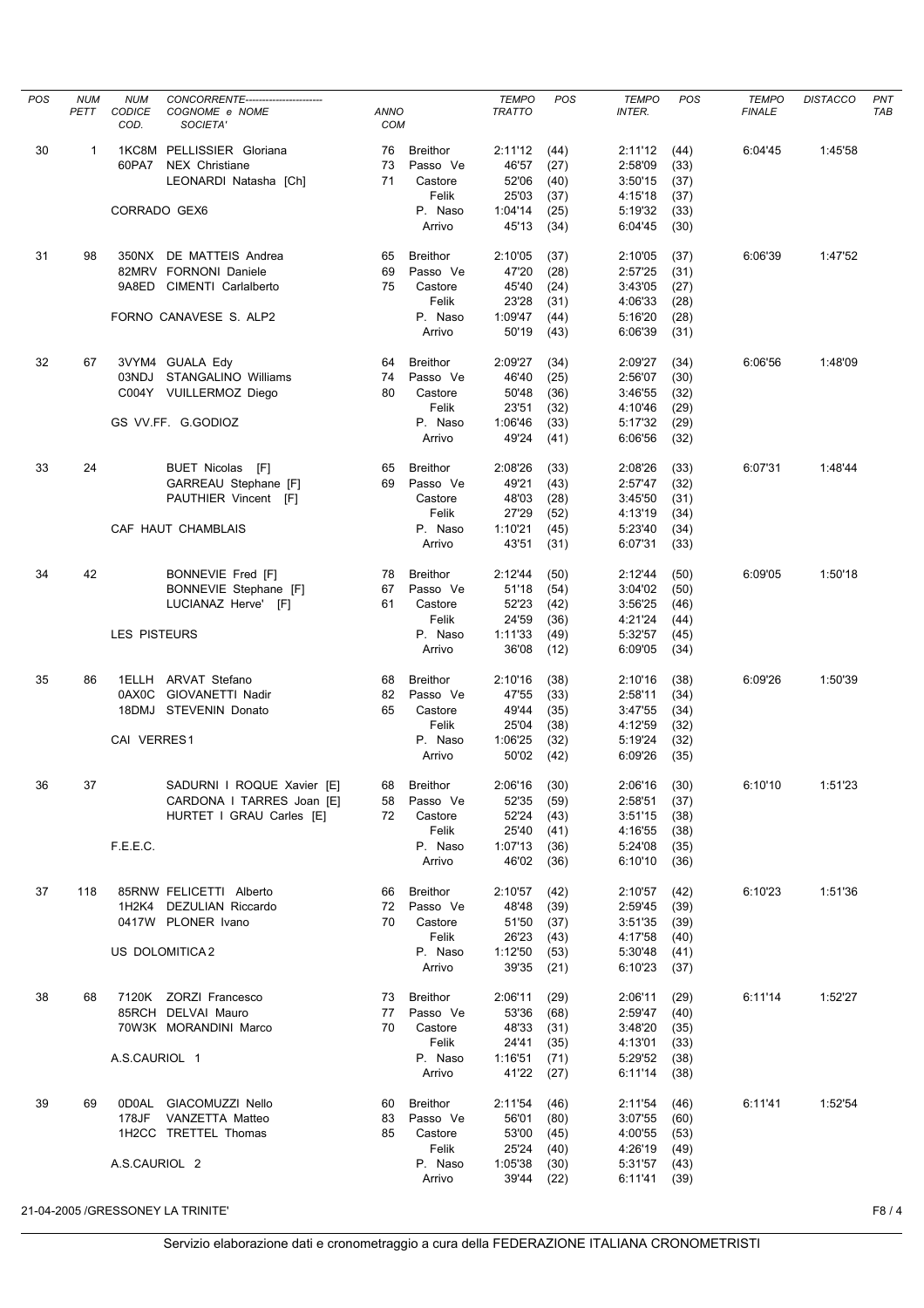| POS | <b>NUM</b><br>PETT | <b>NUM</b><br><b>CODICE</b> | CONCORRENTE------------------------<br>COGNOME e NOME | <b>ANNO</b> |                             | <b>TEMPO</b><br><b>TRATTO</b> | POS          | <b>TEMPO</b><br><b>INTER.</b> | POS          | <b>TEMPO</b><br><b>FINALE</b> | <b>DISTACCO</b> | <b>PNT</b><br><b>TAB</b> |
|-----|--------------------|-----------------------------|-------------------------------------------------------|-------------|-----------------------------|-------------------------------|--------------|-------------------------------|--------------|-------------------------------|-----------------|--------------------------|
|     |                    | COD.                        | SOCIETA'                                              | COM         |                             |                               |              |                               |              |                               |                 |                          |
| 40  | 6                  |                             | MABILLARD Catherine<br>[Ch]                           | 64          | <b>Breithor</b>             | 2:14'35                       | (56)         | 2:14'35                       | (56)         | 6:16'44                       | 1:57'57         |                          |
|     |                    |                             | MAGNENAT Gabrielle<br>[Ch]                            | 80          | Passo Ve                    | 47'51                         | (32)         | 3:02'26                       | (46)         |                               |                 |                          |
|     |                    |                             | ZIMMERMANN Andrea [Ch]                                | 76          | Castore                     | 53'49                         | (49)         | 3:56'15                       | (45)         |                               |                 |                          |
|     |                    |                             |                                                       |             | Felik                       | 25'12                         | (39)         | 4:21'27                       | (45)         |                               |                 |                          |
|     |                    | SWISS TEAM2                 |                                                       |             | P. Naso                     | 1:08'47                       | (41)         | 5:30'14                       | (40)         |                               |                 |                          |
|     |                    |                             |                                                       |             | Arrivo                      | 46'30                         | (37)         | 6:16'44                       | (40)         |                               |                 |                          |
| 41  | 142                |                             | 53H6W DEFLORRIAN Claudio                              | 64          | <b>Breithor</b>             | 2:12'02                       | (48)         | 2:12'02                       | (48)         | 6:18'25                       | 1:59'38         |                          |
|     |                    |                             | 01D7M BONINSEGNA Alberto                              | 71          | Passo Ve                    | 48'24                         | (36)         | 3:00'26                       | (43)         |                               |                 |                          |
|     |                    | 02K5V                       | <b>WUERICH Alessandro</b>                             | 69          | Castore                     | 53'04                         | (46)         | 3:53'30                       | (42)         |                               |                 |                          |
|     |                    |                             |                                                       |             | Felik                       | 26'54                         | (48)         | 4:20'24                       | (42)         |                               |                 |                          |
|     |                    |                             | US DOLOMITICA1                                        |             | P. Naso<br>Arrivo           | 1:09'41<br>48'20              | (43)<br>(40) | 5:30'05<br>6:18'25            | (39)<br>(41) |                               |                 |                          |
|     |                    |                             |                                                       |             |                             |                               |              |                               |              |                               |                 |                          |
| 42  | 91                 | 010L9                       | MIGLIETTA Marco                                       | 63          | <b>Breithor</b>             | 2:15'57                       | (59)         | 2:15'57                       | (59)         | 6:18'27                       | 1:59'40         |                          |
|     |                    | 7011N                       | RIZZOTTO Italo                                        | 63          | Passo Ve                    | 48'52                         | (41)         | 3:04'49                       | (54)         |                               |                 |                          |
|     |                    | A1158                       | CARGNINO Andrea                                       | 65          | Castore                     | 52'46                         | (44)         | 3:57'35                       | (49)         |                               |                 |                          |
|     |                    |                             |                                                       |             | Felik                       | 23'21                         | (30)         | 4:20'56                       | (43)         |                               |                 |                          |
|     |                    | CORRADO GEX2                |                                                       |             | P. Naso                     | 1:10'54                       | (46)         | 5:31'50                       | (42)         |                               |                 |                          |
|     |                    |                             |                                                       |             | Arrivo                      | 46'37                         | (38)         | 6:18'27                       | (42)         |                               |                 |                          |
| 43  | 106                | 4L60N                       | CATTANEO Martino                                      | 60          | <b>Breithor</b>             | 2:06'04                       | (28)         | 2:06'04                       | (28)         | 6:21'13                       | 2:02'26         |                          |
|     |                    | 4L4N3                       | GATTI Alberto                                         | 72          | Passo Ve                    | 54'37                         | (72)         | 3:00'41                       | (44)         |                               |                 |                          |
|     |                    | 50YTL                       | RINALDO Paolo                                         | 74          | Castore                     | 48'54                         | (32)         | 3:49'35                       | (36)         |                               |                 |                          |
|     |                    |                             |                                                       |             | Felik                       | 27'29                         | (52)         | 4:17'04                       | (39)         |                               |                 |                          |
|     |                    |                             | GSA. RANICA B [BG72]                                  |             | P. Naso                     | 1:08'32                       | (40)         | 5:25'36                       | (37)         |                               |                 |                          |
|     |                    |                             |                                                       |             | Arrivo                      | 55'37                         | (51)         | 6:21'13                       | (43)         |                               |                 |                          |
| 44  | 92                 | 4L9LF                       | <b>TOSI Marco</b>                                     | 64          | <b>Breithor</b>             | 2:15'35                       | (57)         | 2:15'35                       | (57)         | 6:25'53                       | 2:07'06         |                          |
|     |                    | 92HA1                       | <b>CHENEY Thierry</b>                                 | 78          | Passo Ve                    | 49'40                         | (46)         | 3:05'15                       | (55)         |                               |                 |                          |
|     |                    | 72LRD                       | GIOVANNONE Massimo                                    | 64          | Castore                     | 54'00                         | (51)         | 3:59'15                       | (50)         |                               |                 |                          |
|     |                    |                             |                                                       |             | Felik                       | 22'43                         | (27)         | 4:21'58                       | (46)         |                               |                 |                          |
|     |                    | CORRADO GEX3                |                                                       |             | P. Naso<br>Arrivo           | 1:16'17<br>47'38              | (68)<br>(39) | 5:38'15<br>6:25'53            | (48)<br>(44) |                               |                 |                          |
|     |                    |                             |                                                       |             |                             |                               |              |                               |              |                               |                 |                          |
| 45  | 44                 |                             | ULRICH Andreas [Ch]                                   | 72<br>66    | <b>Breithor</b><br>Passo Ve | 2:16'29<br>51'22              | (63)         | 2:16'29<br>3:07'51            | (63)         | 6:26'00                       | 2:07'13         |                          |
|     |                    |                             | HEINEMANN Peter [D]<br>BEAT Good [Ch]                 | 74          | Castore                     | 53'44                         | (55)<br>(48) | 4:01'35                       | (59)         |                               |                 |                          |
|     |                    |                             |                                                       |             | Felik                       | 27'16                         | (50)         | 4:28'51                       | (54)<br>(53) |                               |                 |                          |
|     |                    | PIZOL ALTI SKI              |                                                       |             | P. Naso                     | 1:05'39                       | (31)         | 5:34'30                       | (47)         |                               |                 |                          |
|     |                    |                             |                                                       |             | Arrivo                      | 51'30                         | (46)         | 6:26'00                       | (45)         |                               |                 |                          |
| 46  |                    |                             | 5CLXV FACCHINI Giuseppe                               |             |                             |                               |              |                               |              |                               | 2:11'24         |                          |
|     | 134                |                             | 6051Y BEDINO Gianfranco                               | 68<br>70    | Breithor<br>Passo Ve        | 2:09'32<br>48'48              | (35)<br>(39) | 2:09'32<br>2:58'20            | (35)<br>(36) | 6:30'11                       |                 |                          |
|     |                    |                             | 60HMW BELTRAMI Gabriele                               | 74          | Castore                     | 49'05                         | (33)         | 3:47'25                       | (33)         |                               |                 |                          |
|     |                    |                             |                                                       |             | Felik                       | 27'23                         | (51)         | 4:14'48                       | (36)         |                               |                 |                          |
|     |                    |                             | VALLI OCCITANE 2 [CN14]                               |             | P. Naso                     | 1:17'53                       | (80)         | 5:32'41                       | (44)         |                               |                 |                          |
|     |                    |                             |                                                       |             | Arrivo                      | 57'30                         | (57)         | 6:30'11                       | (46)         |                               |                 |                          |
| 47  | 28                 |                             | DE CACHARD Francois [F]                               | 60          | Breithor                    | 2:13'45                       | (51)         | 2:13'45                       | (51)         | 6:30'13                       | 2:11'26         |                          |
|     |                    |                             | RENOTON Gerard [F]                                    | 65          | Passo Ve                    | 51'40                         | (57)         | 3:05'25                       | (56)         |                               |                 |                          |
|     |                    |                             | CHAIX Valery [F]                                      | 70          | Castore                     | 1:00'50                       | (68)         | 4:06'15                       | (60)         |                               |                 |                          |
|     |                    |                             |                                                       |             | Felik                       | 24'20                         | (33)         | 4:30'35                       | (55)         |                               |                 |                          |
|     |                    | C.A.F. 1                    |                                                       |             | P. Naso                     | 1:08'08                       | (38)         | 5:38'43                       | (49)         |                               |                 |                          |
|     |                    |                             |                                                       |             | Arrivo                      | 51'30                         | (46)         | 6:30'13                       | (47)         |                               |                 |                          |
| 48  | 124                |                             | 03N0V PIEILLER Nilo                                   | 52          | <b>Breithor</b>             | 2:13'52                       | (53)         | 2:13'52                       | (53)         | 6:30'39                       | 2:11'52         |                          |
|     |                    |                             | 01LLC PELLISSIER Giorgio                              | 54          | Passo Ve                    | 50'31                         | (48)         | 3:04'23                       | (51)         |                               |                 |                          |
|     |                    |                             | 85VHV VIERIN Paolo                                    | 72          | Castore                     | 55'22                         | (52)         | 3:59'45                       | (51)         |                               |                 |                          |
|     |                    |                             |                                                       |             | Felik                       | 28'50                         | (62)         | 4:28'35                       | (52)         |                               |                 |                          |
|     |                    | <b>TERSIVA</b>              |                                                       |             | P. Naso                     | 1:04'39                       | (27)         | 5:33'14                       | (46)         |                               |                 |                          |
|     |                    |                             |                                                       |             | Arrivo                      | 57'25                         | (55)         | 6:30'39                       | (48)         |                               |                 |                          |
| 49  | 78                 |                             | 3VYPF FIORI Andrea                                    | 76          | <b>Breithor</b>             | 2:12'18                       | (49)         | 2:12'18                       | (49)         | 6:31'42                       | 2:12'55         |                          |
|     |                    |                             | 70AYD PASSARE Enzo                                    | 67          | Passo Ve                    | 50'45                         | (49)         | 3:03'03                       | (48)         |                               |                 |                          |
|     |                    | 50D41                       | MACHETTO Nicola                                       | 76          | Castore                     | 53'52                         | (50)         | 3:56'55                       | (47)         |                               |                 |                          |
|     |                    |                             |                                                       |             | Felik                       | 26'48                         | (45)         | 4:23'43                       | (47)         |                               |                 |                          |
|     |                    | A.N.A. BIELLA               |                                                       |             | P. Naso<br>Arrivo           | 1:16'09<br>51'50              | (67)<br>(48) | 5:39'52<br>6:31'42            | (52)         |                               |                 |                          |
|     |                    |                             |                                                       |             |                             |                               |              |                               | (49)         |                               |                 |                          |
|     |                    |                             | 21-04-2005 /GRESSONEY LA TRINITE'                     |             |                             |                               |              |                               |              |                               |                 | F8/5                     |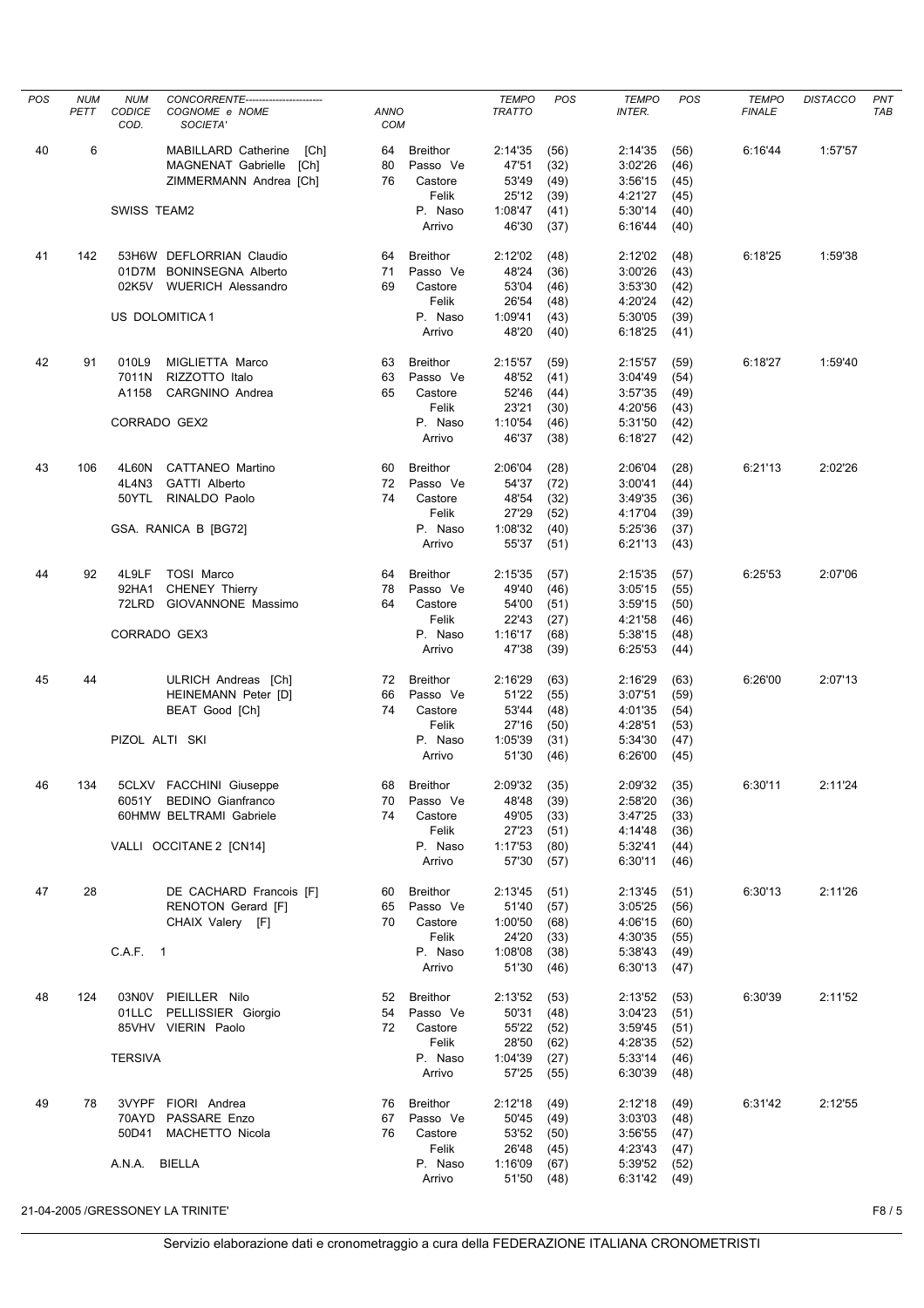| <b>POS</b> | <b>NUM</b> | <b>NUM</b>            | CONCORRENTE--------               |                           |                   | <b>TEMPO</b>       | <b>POS</b>   | <b>TEMPO</b>       | <b>POS</b>   | <b>TEMPO</b>  | <b>DISTACCO</b> | PNT        |
|------------|------------|-----------------------|-----------------------------------|---------------------------|-------------------|--------------------|--------------|--------------------|--------------|---------------|-----------------|------------|
|            | PETT       | <b>CODICE</b><br>COD. | COGNOME e NOME<br>SOCIETA'        | <b>ANNO</b><br><b>COM</b> |                   | <b>TRATTO</b>      |              | <b>INTER.</b>      |              | <b>FINALE</b> |                 | <b>TAB</b> |
| 50         | 47         |                       | PALACIO SANZ Jorge [E]            | 62                        | <b>Breithor</b>   | 2:13'48            | (52)         | 2:13'48            | (52)         | 6:35'45       | 2:16'58         |            |
|            |            |                       | RODRIGUEZ BODAS Javier [E]        | 70                        | Passo Ve          | 48'38              | (37)         | 3:02'26            | (46)         |               |                 |            |
|            |            |                       | GALERA DIEZ Federico<br>- [E]     | 78                        | Castore           | 51'59              | (39)         | 3:54'25            | (44)         |               |                 |            |
|            |            |                       |                                   |                           | Felik             | 24'27              | (34)         | 4:18'52            | (41)         |               |                 |            |
|            |            |                       | SIERRA DE GUADARRAMA              |                           | P. Naso<br>Arrivo | 1:20'22<br>56'31   | (91)<br>(54) | 5:39'14<br>6:35'45 | (51)<br>(50) |               |                 |            |
| 51         | 126        | 90NE1                 | <b>VERONESE Luciano</b>           | 67                        | <b>Breithor</b>   | 2:17'12            | (64)         | 2:17'12            | (64)         | 6:36'08       | 2:17'21         |            |
|            |            | 82E1E                 | ORLANDO Luca                      | 79                        | Passo Ve          | 52'04              | (58)         | 3:09'16            | (64)         |               |                 |            |
|            |            |                       | 82CFD ROLFO Roberto               | 71                        | Castore           | 55'46              | (53)         | 4:05'02            | (56)         |               |                 |            |
|            |            |                       |                                   |                           | Felik             | 26'49              | (46)         | 4:31'51            | (57)         |               |                 |            |
|            |            | VALSANGONE            |                                   |                           | P. Naso<br>Arrivo | 1:08'13<br>56'04   | (39)<br>(53) | 5:40'04<br>6:36'08 | (53)<br>(51) |               |                 |            |
| 52         | 62         |                       | A092R MODIONDO Paolo              | 75                        | <b>Breithor</b>   | 2:10'37            | (39)         | 2:10'37            | (39)         | 6:39'49       | 2:21'02         |            |
|            |            | 04CYJ                 | <b>GUSMEROLI Renato</b>           | 65                        | Passo Ve          | 50'12              | (47)         | 3:00'49            | (45)         |               |                 |            |
|            |            |                       | SPINI Stefano                     | 84                        | Castore           | 53'11              | (47)         | 3:54'00            | (43)         |               |                 |            |
|            |            |                       |                                   |                           | Felik             | 29'55              | (71)         | 4:23'55            | (48)         |               |                 |            |
|            |            |                       | POLIS.ALBOSAGGA2                  |                           | P. Naso           | 1:25'30            | (98)         | 5:49'25            | (59)         |               |                 |            |
|            |            |                       |                                   |                           | Arrivo            | 50'24              | (44)         | 6:39'49            | (52)         |               |                 |            |
| 53         | 132        |                       | A102M BANAL Eros                  | 76                        | <b>Breithor</b>   | 2:10'45            | (40)         | 2:10'45            | (40)         | 6:39'53       | 2:21'06         |            |
|            |            |                       | C0H9H MACCABELLI Michele          | 76                        | Passo Ve          | 48'44              | (38)         | 2:59'29            | (38)         |               |                 |            |
|            |            | 91LTF                 | MIORI Luca                        | 80                        | Castore<br>Felik  | 57'46<br>29'55     | (61)<br>(71) | 3:57'15<br>4:27'10 | (48)         |               |                 |            |
|            |            |                       | VALLE DEI LAGHI 2                 |                           | P. Naso           | 1:11'41            | (50)         | 5:38'51            | (50)<br>(50) |               |                 |            |
|            |            |                       |                                   |                           | Arrivo            | 1:01'02            | (62)         | 6:39'53            | (53)         |               |                 |            |
| 54         | 29         |                       | ADOR Thierry [F]                  | 71                        | <b>Breithor</b>   | 2:09'55            | (36)         | 2:09'55            | (36)         | 6:41'28       | 2:22'41         |            |
|            |            |                       | LACHERE Francois<br>[F]           | 65                        | Passo Ve          | 54'50              | (73)         | 3:04'45            | (52)         |               |                 |            |
|            |            |                       | GOTTI Christophe<br>[F]           | 62                        | Castore           | 57'20              | (59)         | 4:02'05            | (55)         |               |                 |            |
|            |            | C.A.F. 2              |                                   |                           | Felik<br>P. Naso  | 29'20<br>1:12'37   | (66)<br>(52) | 4:31'25<br>5:44'02 | (56)<br>(57) |               |                 |            |
|            |            |                       |                                   |                           | Arrivo            | 57'26              | (56)         | 6:41'28            | (54)         |               |                 |            |
| 55         | 81         |                       | COLOGNA Alberto                   | 69                        | <b>Breithor</b>   | 2:08'03            | (32)         | 2:08'03            | (32)         | 6:41'58       | 2:23'11         |            |
|            |            |                       | VALENTINI Mirco                   | 72                        | Passo Ve          | 47'22              | (29)         | 2:55'25            | (28)         |               |                 |            |
|            |            |                       | PINAMONTI Alberto                 | 74                        | Castore           | 49'20              | (34)         | 3:44'45            | (30)         |               |                 |            |
|            |            | <b>BRENTA TEAM3</b>   |                                   |                           | Felik<br>P. Naso  | 43'44              | (118)        | 4:28'29<br>5:40'30 | (51)         |               |                 |            |
|            |            |                       |                                   |                           | Arrivo            | 1:12'01<br>1:01'28 | (51)<br>(63) | 6:41'58            | (54)<br>(55) |               |                 |            |
| 56         | 122        | AAAK6                 | <b>BORRE Silvano</b>              | 65                        | <b>Breithor</b>   | 2:16'23            | (61)         | 2:16'23            | (61)         | 6:43'18       | 2:24'31         |            |
|            |            |                       | A10M4 PALLAIS Mauro               | 63                        | Passo Ve          | 51'14              | (53)         | 3:07'37            | (58)         |               |                 |            |
|            |            |                       | 91ND6 BIDESE Roberto              | 71                        | Castore           | 58'05              | (63)         | 4:05'42            | (59)         |               |                 |            |
|            |            |                       |                                   |                           | Felik             | 28'31              | (57)         | 4:34'13            | (58)         |               |                 |            |
|            |            |                       | SAINT NICOLAS 1 [AO37]            |                           | P. Naso<br>Arrivo | 1:13'42<br>55'23   | (58)<br>(50) | 5:47'55<br>6:43'18 | (58)<br>(56) |               |                 |            |
| 57         | 88         |                       | 502C4 TORELLI Gianfranco          | 66                        | <b>Breithor</b>   | 2:13'59            | (54)         | 2:13'59            | (54)         | 6:43'24       | 2:24'37         |            |
|            |            |                       | 60N3H ISABELLON Edy               | 74                        | Passo Ve          | 49'22              | (45)         | 3:03'21            | (49)         |               |                 |            |
|            |            |                       | 7044C CHATILLARD Renato           | 72                        | Castore           | 57'14              | (58)         | 4:00'35            | (52)         |               |                 |            |
|            |            |                       |                                   |                           | Felik             | 28'26              | (56)         | 4:29'01            | (54)         |               |                 |            |
|            |            |                       | CLUB DE SKI PRO2001               |                           | P. Naso<br>Arrivo | 1:14'50<br>59'33   | (62)<br>(60) | 5:43'51<br>6:43'24 | (56)<br>(57) |               |                 |            |
| 58         | 49         |                       | WEHREN Robert [Ch]                | 45                        | <b>Breithor</b>   | 2:15'53            | (58)         | 2:15'53            | (58)         | 6:43'29       | 2:24'42         |            |
|            |            |                       | PASQUIER Wim [Ch]                 | 49                        | Passo Ve          | 52'50              | (60)         | 3:08'43            | (62)         |               |                 |            |
|            |            |                       | REY Alain Marcel [Ch]             | 82                        | Castore           | 56'22              | (55)         | 4:05'05            | (57)         |               |                 |            |
|            |            |                       |                                   |                           | Felik             | 30'41              | (76)         | 4:35'46            | (60)         |               |                 |            |
|            |            | S.C.VILLARS           |                                   |                           | P. Naso<br>Arrivo | 1:05'02<br>1:02'41 | (28)<br>(67) | 5:40'48<br>6:43'29 | (55)<br>(58) |               |                 |            |
| 59         | 55         |                       | 860LD TURINI Riccardo             | 65                        | <b>Breithor</b>   | 2:14'34            | (55)         | 2:14'34            | (55)         | 6:49'54       | 2:31'07         |            |
|            |            |                       | 60WMM LAURENT Simone              | 80                        | Passo Ve          | 55'46              | (78)         | 3:10'20            | (65)         |               |                 |            |
|            |            |                       | 3VY36 FILIPPA Agostino            | 74                        | Castore           | 56'42              | (56)         | 4:07'02            | (61)         |               |                 |            |
|            |            |                       |                                   |                           | Felik             | 29'47              | (69)         | 4:36'49            | (61)         |               |                 |            |
|            |            |                       | GRESSONEY M.R.1                   |                           | P. Naso<br>Arrivo | 1:14'30<br>58'35   | (61)<br>(59) | 5:51'19<br>6:49'54 | (60)<br>(59) |               |                 |            |
|            |            |                       |                                   |                           |                   |                    |              |                    |              |               |                 |            |
|            |            |                       | 21-04-2005 /GRESSONEY LA TRINITE' |                           |                   |                    |              |                    |              |               |                 | F8/6       |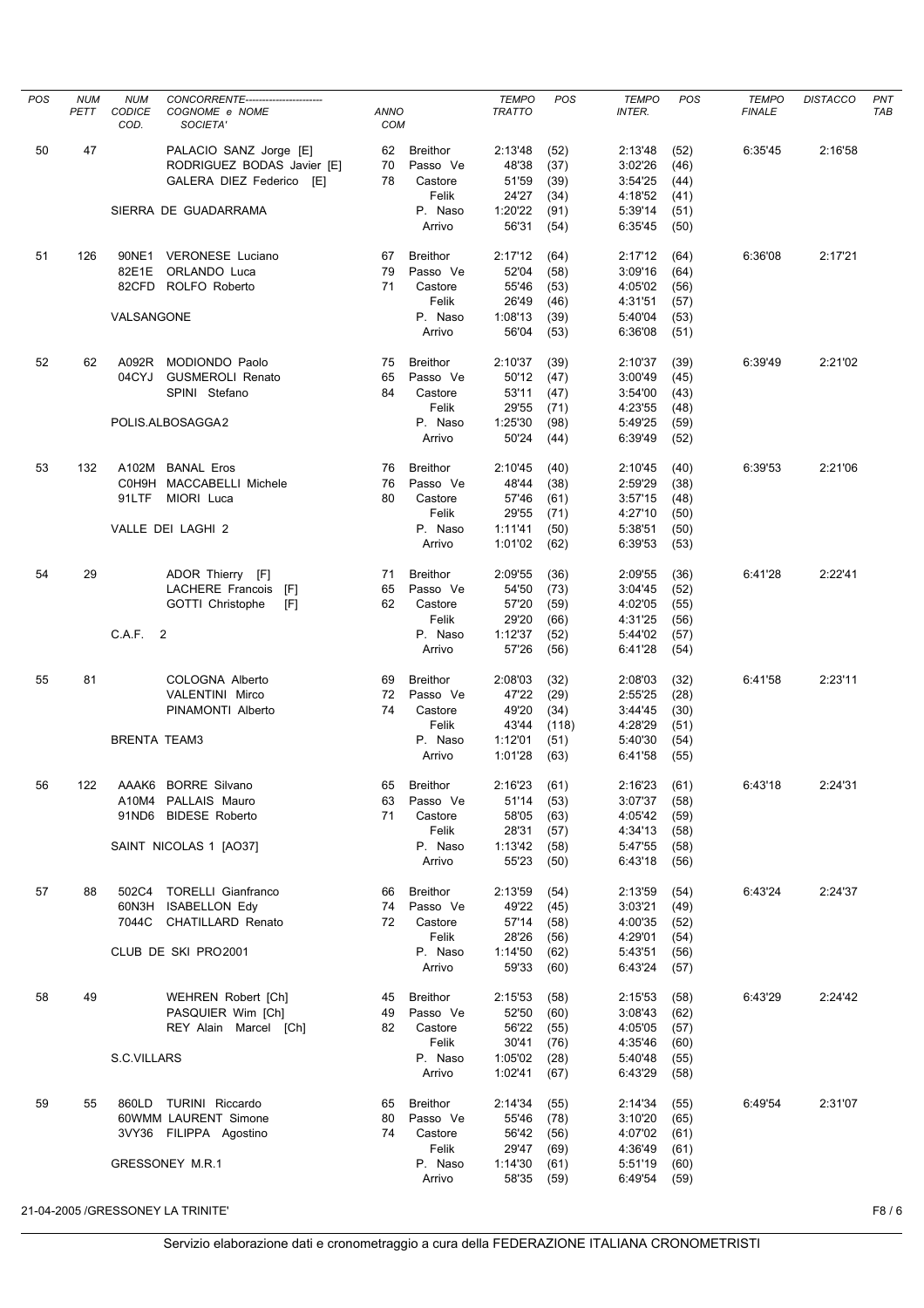| POS | <b>NUM</b> | <b>NUM</b>     | CONCORRENTE-----------------------                |                           |                   | <b>TEMPO</b>       | POS          | <b>TEMPO</b>       | POS          | <b>TEMPO</b>  | <b>DISTACCO</b> | PNT        |
|-----|------------|----------------|---------------------------------------------------|---------------------------|-------------------|--------------------|--------------|--------------------|--------------|---------------|-----------------|------------|
|     | PETT       | CODICE<br>COD. | COGNOME e NOME<br>SOCIETA'                        | <b>ANNO</b><br><b>COM</b> |                   | <b>TRATTO</b>      |              | <b>INTER.</b>      |              | <b>FINALE</b> |                 | <b>TAB</b> |
| 60  | 131        | A102N          | <b>BEATRICI Silvano</b>                           | 76                        | <b>Breithor</b>   | 2:16'19            | (60)         | 2:16'19            | (60)         | 6:51'30       | 2:32'43         |            |
|     |            | 1J4RH          | <b>OBRELLI Maurizio</b>                           | 57                        | Passo Ve          | 52'56              | (61)         | 3:09'15            | (63)         |               |                 |            |
|     |            | 7063J          | DONINI Ivan                                       | 79                        | Castore           | 58'01              | (62)         | 4:07'16            | (62)         |               |                 |            |
|     |            |                |                                                   |                           | Felik             | 28'16              | (55)         | 4:35'32            | (59)         |               |                 |            |
|     |            |                | VALLE DEI LAGHI 1                                 |                           | P. Naso           | 1:16'06            | (66)         | 5:51'38            | (61)         |               |                 |            |
|     |            |                |                                                   |                           | Arrivo            | 59'52              | (61)         | 6:51'30            | (60)         |               |                 |            |
| 61  | 90         |                | 60PAA FIOU Christian                              | 73                        | <b>Breithor</b>   | 2:24'11            | (81)         | 2:24'11            | (81)         | 6:52'06       | 2:33'19         |            |
|     |            | 91P5F          | <b>BIONAZ Cesare</b>                              | 74                        | Passo Ve          | 51'02              | (52)         | 3:15'13            | (68)         |               |                 |            |
|     |            | 029C2          | <b>HERIN Luciano</b>                              | 55                        | Castore<br>Felik  | 1:01'55<br>26'57   | (70)<br>(49) | 4:17'08<br>4:44'05 | (69)         |               |                 |            |
|     |            | CORRADO GEX1   |                                                   |                           | P. Naso           | 1:14'01            | (60)         | 5:58'06            | (66)<br>(63) |               |                 |            |
|     |            |                |                                                   |                           | Arrivo            | 54'00              | (49)         | 6:52'06            | (61)         |               |                 |            |
| 62  | 110        | 05T6L          | PESSION Armando                                   | 58                        | <b>Breithor</b>   | 2:11'07            | (43)         | 2:11'07            | (43)         | 7:00'04       | 2:41'17         |            |
|     |            | 04H2N          | <b>BICH Carlo</b>                                 | 59                        | Passo Ve          | 53'40              | (69)         | 3:04'47            | (53)         |               |                 |            |
|     |            | 4L4LE          | PESSION Jules                                     | 82                        | Castore           | 1:00'48            | (67)         | 4:05'35            | (58)         |               |                 |            |
|     |            |                |                                                   |                           | Felik             | 32'49              | (87)         | 4:38'24            | (62)         |               |                 |            |
|     |            |                | CERVINO/VALT. 2 [AO47]                            |                           | P. Naso           | 1:19'27            | (87)         | 5:57'51            | (62)         |               |                 |            |
|     |            |                |                                                   |                           | Arrivo            | 1:02'13            | (66)         | 7:00'04            | (62)         |               |                 |            |
| 63  | 133        |                | C00MX BECCARI Luca                                | 83                        | <b>Breithor</b>   | 2:17'27            | (65)         | 2:17'27            | (65)         | 7:00'59       | 2:42'12         |            |
|     |            | C06L2          | CHIAPELLO Davide                                  | 83                        | Passo Ve          | 50'51              | (50)         | 3:08'18            | (61)         |               |                 |            |
|     |            |                | 68DFF MACAGNO Luca                                | 79                        | Castore           | 1:00'02            | (65)         | 4:08'20            | (63)         |               |                 |            |
|     |            |                | VALLI OCCITANE 1 [CN14]                           |                           | Felik<br>P. Naso  | 32'11<br>1:18'52   | (84)<br>(84) | 4:40'31<br>5:59'23 | (63)<br>(64) |               |                 |            |
|     |            |                |                                                   |                           | Arrivo            | 1:01'36            | (65)         | 7:00'59            | (63)         |               |                 |            |
|     |            |                |                                                   |                           |                   |                    |              |                    |              |               |                 |            |
| 64  | 58         | 4H6FP          | CHANOINE Armando                                  | 63                        | <b>Breithor</b>   | 2:27'21            | (94)         | 2:27'21            | (94)         | 7:04'47       | 2:46'00         |            |
|     |            |                | 4HCAN CHANOINE Fabienne<br>3VYMT MURACHELLI Micol | 85<br>79                  | Passo Ve          | 51'38<br>57'43     | (56)<br>(60) | 3:18'59<br>4:16'42 | (78)         |               |                 |            |
|     |            |                |                                                   |                           | Castore<br>Felik  | 32'34              | (86)         | 4:49'16            | (68)<br>(69) |               |                 |            |
|     |            |                | VALDIGNE MONT BLANC                               |                           | P. Naso           | 1:11'26            | (48)         | 6:00'42            | (67)         |               |                 |            |
|     |            |                |                                                   |                           | Arrivo            | 1:04'05            | (68)         | 7:04'47            | (64)         |               |                 |            |
| 65  | 140        | 7033J          | <b>CAMPIONI Mauro</b>                             | 64                        | <b>Breithor</b>   | 2:21'46            | (71)         | 2:21'46            | (71)         | 7:05'06       | 2:46'19         |            |
|     |            | 85R96          | <b>BONET Antonio</b>                              | 69                        | Passo Ve          | 53'11              | (63)         | 3:14'57            | (67)         |               |                 |            |
|     |            | 02DT8          | CHIOCCHETTI Erwin                                 | 74                        | Castore<br>Felik  | 56'03<br>31'52     | (54)<br>(82) | 4:11'00<br>4:42'52 | (65)         |               |                 |            |
|     |            | US CORNACCI1   |                                                   |                           | P. Naso           | 1:16'49            | (70)         | 5:59'41            | (64)<br>(65) |               |                 |            |
|     |            |                |                                                   |                           | Arrivo            | 1:05'25            | (72)         | 7:05'06            | (65)         |               |                 |            |
| 66  | 25         |                | <b>BOVARD Louis Charles</b><br>[Ch]               | 79                        | <b>Breithor</b>   | 2:29'56            | (108)        | 2:29'56            | (108)        | 7:11'12       | 2:52'25         |            |
|     |            |                | <b>VUADENS Marc [Ch]</b>                          | 64                        | Passo Ve          | 52'57              | (62)         | 3:22'53            | (87)         |               |                 |            |
|     |            |                | REYNARD Stephane [Ch]                             | 61                        | Castore           | 1:03'12            | (73)         | 4:26'05            | (81)         |               |                 |            |
|     |            |                |                                                   |                           | Felik             | 29'36              | (67)         | 4:55'41            | (79)         |               |                 |            |
|     |            | CAS JAMAN1     |                                                   |                           | P. Naso<br>Arrivo | 1:17'14<br>58'17   | (75)         | 6:12'55<br>7:11'12 | (78)         |               |                 |            |
|     |            |                |                                                   |                           |                   |                    | (58)         |                    | (66)         |               |                 |            |
| 67  | 54         |                | PERREN Christian<br>[Ch]                          | 60                        | <b>Breithor</b>   | 2:22'40            | (74)         | 2:22'40            | (74)         | 7:11'51       | 2:53'04         |            |
|     |            |                | IMBODEN Konstanz [Ch]                             | 69                        | Passo Ve          | 58'11              | (90)         | 3:20'51            | (83)         |               |                 |            |
|     |            |                | JULEN Wendelin [Ch]                               | 56                        | Castore<br>Felik  | 1:07'44<br>28'45   | (90)<br>(60) | 4:28'35<br>4:57'20 | (84)<br>(82) |               |                 |            |
|     |            | <b>ZERMATT</b> |                                                   |                           | P. Naso           | 1:13'03            | (56)         | 6:10'23            | (74)         |               |                 |            |
|     |            |                |                                                   |                           | Arrivo            | 1:01'28            | (63)         | 7:11'51            | (67)         |               |                 |            |
| 68  | 89         |                | 14MVV STEVENIN Mauro                              | 69                        | <b>Breithor</b>   | 2:25'06            | (86)         | 2:25'06            | (86)         | 7:12'32       | 2:53'45         |            |
|     |            |                | 05YA2 VEVEY Augusto                               | 59                        | Passo Ve          | 55'43              | (77)         | 3:20'49            | (81)         |               |                 |            |
|     |            |                | 05Y97 PELLISSIER Paolo                            | 59                        | Castore           | 1:01'16            | (69)         | 4:22'05            | (73)         |               |                 |            |
|     |            |                |                                                   |                           | Felik             | 28'34              | (58)         | 4:50'39            | (70)         |               |                 |            |
|     |            |                | A.S. CORPS FORESTIER DE                           |                           | P. Naso<br>Arrivo | 1:11'16<br>1:10'37 | (47)<br>(82) | 6:01'55<br>7:12'32 | (70)<br>(68) |               |                 |            |
| 69  | 9          |                | DARBELLAY Alex [Ch]                               | 79                        | <b>Breithor</b>   | 2:24'17            | (83)         | 2:24'17            | (83)         | 7:15'33       | 2:56'46         |            |
|     |            |                | FILLEZ Samuel [Ch]                                | 79                        | Passo Ve          | 58'20              | (91)         | 3:22'37            | (86)         |               |                 |            |
|     |            |                | GEX Alexandre [Ch]                                | 77                        | Castore           | 1:04'06            | (76)         | 4:26'43            | (82)         |               |                 |            |
|     |            |                |                                                   |                           | Felik             | 28'53              | (63)         | 4:55'36            | (78)         |               |                 |            |
|     |            |                | GARDE F. SUISSE III                               |                           | P. Naso           | 1:09'37            | (42)         | 6:05'13            | (71)         |               |                 |            |
|     |            |                |                                                   |                           | Arrivo            | 1:10'20            | (79)         | 7:15'33            | (69)         |               |                 |            |
|     |            |                | 21-04-2005 /GRESSONEY LA TRINITE'                 |                           |                   |                    |              |                    |              |               |                 | F8/7       |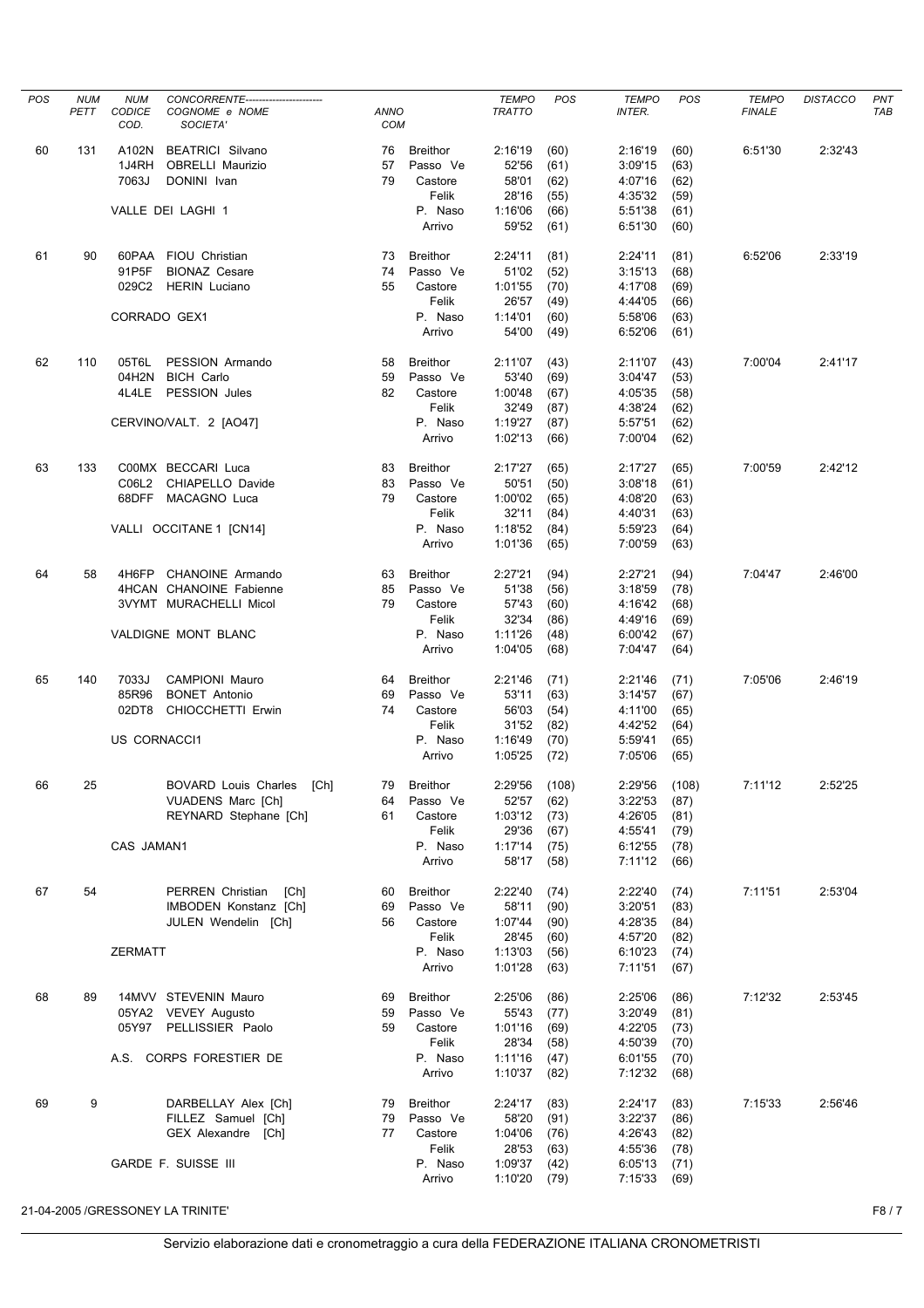| POS | <b>NUM</b><br>PETT | <b>NUM</b><br><b>CODICE</b><br>COD. | CONCORRENTE------------------------<br>COGNOME e NOME<br>SOCIETA' | <b>ANNO</b><br>COM |                             | <b>TEMPO</b><br><b>TRATTO</b> | POS           | <b>TEMPO</b><br><b>INTER.</b> | POS           | <b>TEMPO</b><br><b>FINALE</b> | <b>DISTACCO</b> | PNT<br><b>TAB</b> |
|-----|--------------------|-------------------------------------|-------------------------------------------------------------------|--------------------|-----------------------------|-------------------------------|---------------|-------------------------------|---------------|-------------------------------|-----------------|-------------------|
| 70  | 120                |                                     | AHV45 VENTURETTI Antonino<br>14WH1 PIFFARI Maurizio               | 54<br>62           | <b>Breithor</b><br>Passo Ve | 2:28'08<br>1:05'59            | (99)<br>(114) | 2:28'08<br>3:34'07            | (99)<br>(108) | 7:16'12                       | 2:57'25         |                   |
|     |                    |                                     | 02WD1 NEGRONI Oscar                                               | 57                 | Castore<br>Felik            | 1:05'08<br>27'41              | (79)<br>(54)  | 4:39'15<br>5:06'56            | (98)<br>(90)  |                               |                 |                   |
|     |                    | LIZZOLA                             |                                                                   |                    | P. Naso                     | 1:13'24                       | (57)          | 6:20'20                       | (85)          |                               |                 |                   |
|     |                    |                                     |                                                                   |                    | Arrivo                      | 55'52                         | (52)          | 7:16'12                       | (70)          |                               |                 |                   |
| 71  | 30                 |                                     | PERREARD Xavier [F]                                               | 65                 | <b>Breithor</b>             | 2:22'43                       | (75)          | 2:22'43                       | (75)          | 7:16'27                       | 2:57'40         |                   |
|     |                    |                                     | BAUD Stephane [F]                                                 | 76                 | Passo Ve                    | 54'33                         | (71)          | 3:17'16                       | (72)          |                               |                 |                   |
|     |                    |                                     | BALTASSAT Yvan [F]                                                | 82                 | Castore<br>Felik            | 56'49<br>32'00                | (57)<br>(83)  | 4:14'05<br>4:46'05            | (66)          |                               |                 |                   |
|     |                    | C.A.F. 3                            |                                                                   |                    | P. Naso                     | 1:15'29                       | (64)          | 6:01'34                       | (67)<br>(69)  |                               |                 |                   |
|     |                    |                                     |                                                                   |                    | Arrivo                      | 1:14'53                       | (88)          | 7:16'27                       | (71)          |                               |                 |                   |
| 72  | 80                 |                                     | 91LTX LEONARDI Paolo                                              | 65                 | <b>Breithor</b>             | 2:16'26                       | (62)          | 2:16'26                       | (62)          | 7:16'48                       | 2:58'01         |                   |
|     |                    | 05E2C                               | <b>GREGORI Corrado</b>                                            | 67                 | Passo Ve                    | 51'00                         | (51)          | 3:07'26                       | (57)          |                               |                 |                   |
|     |                    | 91LV3                               | <b>TAME Marco</b>                                                 | 64                 | Castore                     | 1:03'09                       | (72)          | 4:10'35                       | (64)          |                               |                 |                   |
|     |                    | <b>BRENTA TEAM2</b>                 |                                                                   |                    | Felik                       | 32'31<br>1:16'55              | (85)          | 4:43'06<br>6:00'01            | (65)          |                               |                 |                   |
|     |                    |                                     |                                                                   |                    | P. Naso<br>Arrivo           | 1:16'47                       | (72)<br>(93)  | 7:16'48                       | (66)<br>(72)  |                               |                 |                   |
|     |                    |                                     |                                                                   |                    |                             |                               |               |                               |               |                               |                 |                   |
| 73  | 113                |                                     | 9A3EK COCITO Luigi<br>05YAE BASOLO Andrea                         | 70<br>69           | <b>Breithor</b>             | 2:18'55<br>54'55              | (67)          | 2:18'55<br>3:13'50            | (67)          | 7:18'05                       | 2:59'18         |                   |
|     |                    |                                     | 9AAFY BEVOLO Claudio                                              | 64                 | Passo Ve<br>Castore         | 1:02'21                       | (74)<br>(71)  | 4:16'11                       | (66)<br>(67)  |                               |                 |                   |
|     |                    |                                     |                                                                   |                    | Felik                       | 35'06                         | (93)          | 4:51'17                       | (71)          |                               |                 |                   |
|     |                    | <b>COURMAYEUR</b>                   |                                                                   |                    | P. Naso                     | 1:18'54                       | (85)          | 6:10'11                       | (73)          |                               |                 |                   |
|     |                    |                                     |                                                                   |                    | Arrivo                      | 1:07'54                       | (76)          | 7:18'05                       | (73)          |                               |                 |                   |
| 74  | 125                |                                     | <b>3VPYC BARREL Rinaldo</b>                                       | 55                 | <b>Breithor</b>             | 2:23'41                       | (77)          | 2:23'41                       | (77)          | 7:19'27                       | 3:00'40         |                   |
|     |                    |                                     | 3YY4Y CAZZANELLI Walter                                           | 59                 | Passo Ve                    | 55'01                         | (76)          | 3:18'42                       | (75)          |                               |                 |                   |
|     |                    |                                     | 5052H TRONO Renato                                                | 61                 | Castore<br>Felik            | 59'42<br>33'22                | (64)<br>(89)  | 4:18'24<br>4:51'46            | (71)<br>(72)  |                               |                 |                   |
|     |                    | <b>TORGNON</b>                      |                                                                   |                    | P. Naso                     | 1:18'17                       | (82)          | 6:10'03                       | (72)          |                               |                 |                   |
|     |                    |                                     |                                                                   |                    | Arrivo                      | 1:09'24                       | (77)          | 7:19'27                       | (74)          |                               |                 |                   |
| 75  | 103                |                                     | 9291W BONDIOLI Marzio                                             | 83                 | <b>Breithor</b>             | 2:18'33                       | (66)          | 2:18'33                       | (66)          | 7:19'30                       | 3:00'43         |                   |
|     |                    |                                     | 70XCM BONDIOLI Marcello                                           | 77                 | Passo Ve                    | 58'54                         | (94)          | 3:17'27                       | (73)          |                               |                 |                   |
|     |                    | CA4ZJ                               | <b>BETTINI</b> Davide                                             | 79                 | Castore<br>Felik            | 1:00'28<br>30'01              | (66)          | 4:17'55<br>4:47'56            | (70)          |                               |                 |                   |
|     |                    |                                     | <b>GAV VERTOVA-B-CUBE</b>                                         |                    | P. Naso                     | 1:12'53                       | (73)<br>(54)  | 6:00'49                       | (68)<br>(68)  |                               |                 |                   |
|     |                    |                                     |                                                                   |                    | Arrivo                      | 1:18'41                       | (98)          | 7:19'30                       | (75)          |                               |                 |                   |
| 76  | 74                 | 90R4L                               | LANA Massimiliano                                                 | 77                 | <b>Breithor</b>             | 2:20'30                       | (68)          | 2:20'30                       | (68)          | 7:19'42                       | 3:00'55         |                   |
|     |                    |                                     | A0DR8 CIVEROLO Claudio                                            | 81                 | Passo Ve                    | 55'50                         | (79)          | 3:16'20                       | (70)          |                               |                 |                   |
|     |                    |                                     | A0DRN COMOLA Alessandro                                           | 77                 | Castore                     | 1:06'33                       | (84)          | 4:22'53                       | (75)          |                               |                 |                   |
|     |                    |                                     | ALAGNA VALSESIA2                                                  |                    | Felik<br>P. Naso            | 31'21<br>1:20'34              | (77)<br>(94)  | 4:54'14<br>6:14'48            | (75)<br>(80)  |                               |                 |                   |
|     |                    |                                     |                                                                   |                    | Arrivo                      | 1:04'54                       | (70)          | 7:19'42                       | (76)          |                               |                 |                   |
| 77  | 59                 |                                     | 4HXCE BIONAZ Patrizio                                             | 71                 | <b>Breithor</b>             | 2:27'31                       | (97)          | 2:27'31                       | (97)          | 7:20'47                       | 3:02'00         |                   |
|     |                    |                                     | 4HXAX BARAILLER Alberto                                           | 68                 | Passo Ve                    | 53'21                         | (66)          | 3:20'52                       | (84)          |                               |                 |                   |
|     |                    |                                     | 60Y78 DENCHASAZ Fabrizio                                          | 74                 | Castore                     | 1:07'18                       | (88)          | 4:28'10                       | (83)          |                               |                 |                   |
|     |                    | BIONAZ OYACE                        |                                                                   |                    | Felik<br>P. Naso            | 26'45<br>1:15'42              | (44)<br>(65)  | 4:54'55<br>6:10'37            | (76)<br>(75)  |                               |                 |                   |
|     |                    |                                     |                                                                   |                    | Arrivo                      | 1:10'10                       | (78)          | 7:20'47                       | (77)          |                               |                 |                   |
| 78  | 4                  |                                     | <b>BENDOTTI Gisella</b>                                           | 63                 | <b>Breithor</b>             | 2:28'37                       | (101)         | 2:28'37                       | (101)         | 7:27'18                       | 3:08'31         |                   |
|     |                    |                                     | 3VY1E MARTINALE Paola                                             | 72                 | Passo Ve                    | 53'16                         | (65)          | 3:21'53                       | (85)          |                               |                 |                   |
|     |                    |                                     | 49MXD SECCO Roberta                                               | 64                 | Castore                     | 1:04'07                       | (77)          | 4:26'00                       | (80)          |                               |                 |                   |
|     |                    |                                     |                                                                   |                    | Felik                       | 30'32                         | (75)          | 4:56'32                       | (80)          |                               |                 |                   |
|     |                    |                                     | COMIT. ALPI OCCIDENTALI                                           |                    | P. Naso<br>Arrivo           | 1:17'44<br>1:13'02            | (79)<br>(86)  | 6:14'16<br>7:27'18            | (79)<br>(78)  |                               |                 |                   |
|     |                    |                                     |                                                                   |                    |                             |                               |               |                               |               |                               |                 |                   |
| 79  | 115                | 011AF                               | GIUDICI Antonio<br>MICHELUZZI Olivo                               | 50                 | Breithor<br>Passo Ve        | 2:30'20<br>56'41              | (109)<br>(85) | 2:30'20<br>3:27'01            | (109)<br>(95) | 7:27'21                       | 3:08'34         |                   |
|     |                    |                                     | IANES Giulio                                                      |                    | Castore                     | 1:05'44                       | (81)          | 4:32'45                       | (89)          |                               |                 |                   |
|     |                    |                                     |                                                                   |                    | Felik                       | 29'49                         | (70)          | 5:02'34                       | (87)          |                               |                 |                   |
|     |                    |                                     | SKI TEAM FASSA2                                                   |                    | P. Naso<br>Arrivo           | 1:17'23<br>1:07'24            | (77)          | 6:19'57<br>7:27'21            | (84)          |                               |                 |                   |
|     |                    |                                     |                                                                   |                    |                             |                               | (74)          |                               | (79)          |                               |                 |                   |
|     |                    |                                     | 21-04-2005 / GRESSONEY LA TRINITE'                                |                    |                             |                               |               |                               |               |                               |                 | F8/8              |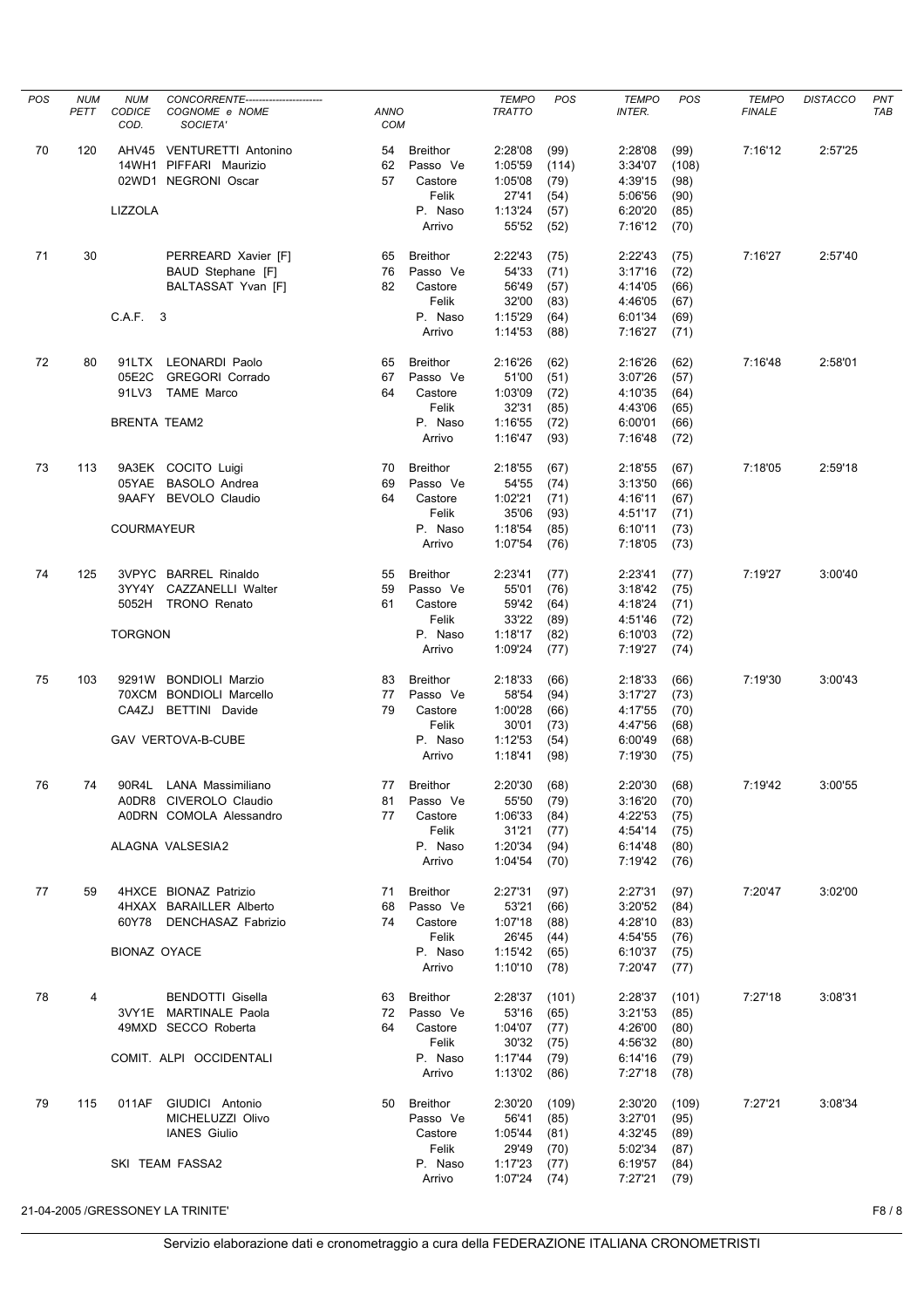| POS | <b>NUM</b> | <b>NUM</b>          | CONCORRENTE----------------------- |             |                 | <b>TEMPO</b>     | POS   | <b>TEMPO</b>       | POS   | <b>TEMPO</b>  | <b>DISTACCO</b> | PNT        |
|-----|------------|---------------------|------------------------------------|-------------|-----------------|------------------|-------|--------------------|-------|---------------|-----------------|------------|
|     | PETT       | CODICE              | COGNOME e NOME                     | <b>ANNO</b> |                 | <b>TRATTO</b>    |       | <b>INTER.</b>      |       | <b>FINALE</b> |                 | <b>TAB</b> |
|     |            | COD.                | SOCIETA'                           | <b>COM</b>  |                 |                  |       |                    |       |               |                 |            |
|     |            |                     |                                    |             |                 |                  |       |                    |       |               |                 |            |
| 80  | 60         |                     | 56M2E PAOLETTI Fabio               | 74          | <b>Breithor</b> | 2:21'27          | (70)  | 2:21'27            | (70)  | 7:30'06       | 3:11'19         |            |
|     |            | 10651               | SORDINI Giuseppe                   | 77          | Passo Ve        | 54'11            | (70)  | 3:15'38            | (69)  |               |                 |            |
|     |            |                     | CA4AP CORSI Andrea                 | 78          | Castore         | 1:06'57          | (86)  | 4:22'35            | (74)  |               |                 |            |
|     |            |                     |                                    |             | Felik           | 29'39            | (68)  | 4:52'14            | (73)  |               |                 |            |
|     |            |                     | POLIS.SERRACANDIDA 2               |             | P. Naso         | 1:19'43          | (89)  | 6:11'57            | (76)  |               |                 |            |
|     |            |                     |                                    |             | Arrivo          | 1:18'09          |       | 7:30'06            |       |               |                 |            |
|     |            |                     |                                    |             |                 |                  | (95)  |                    | (80)  |               |                 |            |
|     |            |                     |                                    |             |                 |                  |       |                    |       |               |                 |            |
| 81  | 79         | 0V8L1               | MOSCA Adriano                      | 69          | <b>Breithor</b> | 2:23'06          | (76)  | 2:23'06            | (76)  | 7:30'37       | 3:11'50         |            |
|     |            | 91LV1               | SARTORI Timoteo                    | 71          | Passo Ve        | 56'01            | (80)  | 3:19'07            | (79)  |               |                 |            |
|     |            | 49RH5               | MAFFEI Roberto                     | 70          | Castore         | 1:04'48          | (78)  | 4:23'55            | (77)  |               |                 |            |
|     |            |                     |                                    |             | Felik           | 31'35            | (79)  | 4:55'30            | (77)  |               |                 |            |
|     |            | <b>BRENTA TEAM1</b> |                                    |             | P. Naso         | 1:16'55          | (72)  | 6:12'25            | (77)  |               |                 |            |
|     |            |                     |                                    |             | Arrivo          | 1:18'12          | (96)  | 7:30'37            | (81)  |               |                 |            |
|     |            |                     |                                    |             |                 |                  |       |                    |       |               |                 |            |
| 82  | 72         |                     | AA25K CALDINELLI Gabriele          | 62          | <b>Breithor</b> | 2:24'15          | (82)  | 2:24'15            | (82)  | 7:31'55       | 3:13'08         |            |
|     |            | AA255               | SALVADORI Mauro                    | 63          | Passo Ve        | 56'35            | (83)  | 3:20'50            | (82)  |               |                 |            |
|     |            |                     | CA9YF GREGORINI Paolo              |             | Castore         |                  |       |                    |       |               |                 |            |
|     |            |                     |                                    | 74          |                 | 1:10'29          | (95)  | 4:31'19            | (87)  |               |                 |            |
|     |            |                     |                                    |             | Felik           | 26'51            | (47)  | 4:58'10            | (83)  |               |                 |            |
|     |            |                     | ADAMELLO SKI TEAM3                 |             | P. Naso         | 1:17'26          | (78)  | 6:15'36            | (81)  |               |                 |            |
|     |            |                     |                                    |             | Arrivo          | 1:16'19          | (91)  | 7:31'55            | (82)  |               |                 |            |
|     |            |                     |                                    |             |                 |                  |       |                    |       |               |                 |            |
| 83  | 85         |                     | CD06H PATRUCCO Marco               | 70          | <b>Breithor</b> | 2:26'57          | (90)  | 2:26'57            | (90)  | 7:36'02       | 3:17'15         |            |
|     |            | 86F3K               | <b>BORTOLOTTI Marco</b>            | 70          | Passo Ve        | 1:00'34          | (99)  | 3:27'31            | (96)  |               |                 |            |
|     |            | 70505               | PERRON Roby                        | 58          | Castore         | 1:05'29          | (80)  | 4:33'00            | (90)  |               |                 |            |
|     |            |                     |                                    |             | Felik           | 33'56            | (90)  | 5:06'56            | (90)  |               |                 |            |
|     |            |                     |                                    |             |                 |                  |       |                    |       |               |                 |            |
|     |            |                     | CAI VALLE D'AOSTA                  |             | P. Naso         | 1:13'51          | (59)  | 6:20'47            | (86)  |               |                 |            |
|     |            |                     |                                    |             | Arrivo          | 1:15'15          | (89)  | 7:36'02            | (83)  |               |                 |            |
|     |            |                     |                                    |             |                 |                  |       |                    |       |               |                 |            |
| 84  | 137        |                     | 3W30M VALENTINI Sergio             | 57          | <b>Breithor</b> | 2:35'58          | (121) | 2:35'58            | (121) | 7:38'42       | 3:19'55         |            |
|     |            |                     | 17CDT PERATHONER Diego             | 67          | Passo Ve        | 57'18            | (87)  | 3:33'16            | (106) |               |                 |            |
|     |            |                     | 1KAK0 MAZZEL Giuliano              | 56          | Castore         | 1:08'32          | (92)  | 4:41'48            | (100) |               |                 |            |
|     |            |                     |                                    |             | Felik           | 29'09            | (65)  | 5:10'57            | (93)  |               |                 |            |
|     |            |                     | SKI TEAM FASSA                     |             | P. Naso         | 1:17'11          | (74)  | 6:28'08            | (90)  |               |                 |            |
|     |            |                     |                                    |             | Arrivo          | 1:10'34          | (81)  | 7:38'42            | (84)  |               |                 |            |
|     |            |                     |                                    |             |                 |                  |       |                    |       |               |                 |            |
| 85  | 93         |                     | 0D07W GAIDA Marco                  | 64          | <b>Breithor</b> | 2:23'57          | (79)  | 2:23'57            | (79)  | 7:39'23       | 3:20'36         |            |
|     |            | 507CP               | CURTAZ Claudio                     | 61          | Passo Ve        | 54'56            | (75)  | 3:18'53            | (77)  |               |                 |            |
|     |            | 85VL4               | <b>BIANCHI Vincent</b>             | 71          | Castore         | 1:06'32          | (83)  | 4:25'25            | (79)  |               |                 |            |
|     |            |                     |                                    |             | Felik           | 31'46            | (80)  | 4:57'11            | (81)  |               |                 |            |
|     |            |                     |                                    |             |                 | 1:22'18          |       |                    |       |               |                 |            |
|     |            | CORRADO GEX4        |                                    |             | P. Naso         |                  | (95)  | 6:19'29            | (83)  |               |                 |            |
|     |            |                     |                                    |             | Arrivo          | 1:19'54          | (102) | 7:39'23            | (85)  |               |                 |            |
|     |            |                     |                                    |             |                 |                  |       |                    |       |               |                 |            |
| 86  | 119        |                     | 006N2 FRASCHIA Giulio              | 68          | Breithor        | 2:23'53          | (78)  | 2:23'53            | (78)  | 7:39'31       | 3:20'44         |            |
|     |            |                     | 90MHX BARBERO Andrea               | 74          | Passo Ve        | 53'13            | (64)  | 3:17'06            | (71)  |               |                 |            |
|     |            |                     | 1A4M5 PIGAGLIO Andrea              | 83          | Castore         | 1:03'49          | (74)  | 4:20'55            | (72)  |               |                 |            |
|     |            |                     |                                    |             | Felik           | 38'31            | (106) | 4:59'26            | (84)  |               |                 |            |
|     |            |                     | OCCITANE/ANGROGNA/STURA            |             | P. Naso         | 1:19'40          | (88)  | 6:19'06            | (82)  |               |                 |            |
|     |            |                     |                                    |             | Arrivo          | 1:20'25          | (103) | 7:39'31            | (86)  |               |                 |            |
|     |            |                     |                                    |             |                 |                  |       |                    |       |               |                 |            |
| 87  | 22         |                     | STOGER Thomas [D]                  | 64          | Breithor        | 2:33'37          | (117) | 2:33'37            | (117) | 7:44'27       | 3:25'40         |            |
|     |            |                     | LENZ Richard [D]                   | 69          | Passo Ve        | 1:02'09          | (106) | 3:35'46            | (112) |               |                 |            |
|     |            |                     | BERNEGGER Josef [D]                | 61          | Castore         | 1:15'19          | (109) | 4:51'05            | (110) |               |                 |            |
|     |            |                     |                                    |             | Felik           | 29'02            | (64)  | 5:20'07            | (103) |               |                 |            |
|     |            |                     |                                    |             | P. Naso         |                  |       |                    |       |               |                 |            |
|     |            |                     | BERGWACHT BERCH.                   |             |                 | 1:19'43          | (89)  | 6:39'50            | (98)  |               |                 |            |
|     |            |                     |                                    |             | Arrivo          | 1:04'37          | (69)  | 7:44'27            | (87)  |               |                 |            |
| 88  |            |                     | 7004Y TORRETTA Franco              | 71          | <b>Breithor</b> |                  |       |                    |       | 7:45'30       | 3:26'43         |            |
|     | 57         |                     |                                    |             |                 | 2:28'22<br>58'27 | (100) | 2:28'22<br>3:26'49 | (100) |               |                 |            |
|     |            | 3PR60               | COMMOD Alberto                     | 71          | Passo Ve        |                  | (92)  |                    | (94)  |               |                 |            |
|     |            | 60R79               | DALLA ZANNA Flavio                 | 64          | Castore         | 1:11'36          | (100) | 4:38'25            | (96)  |               |                 |            |
|     |            |                     |                                    |             | Felik           | 34'29            | (92)  | 5:12'54            | (95)  |               |                 |            |
|     |            |                     | VANZAGHELLO-AYAS-NUS               |             | P. Naso         | 1:18'29          | (83)  | 6:31'23            | (93)  |               |                 |            |
|     |            |                     |                                    |             | Arrivo          | 1:14'07          | (87)  | 7:45'30            | (88)  |               |                 |            |
|     |            |                     |                                    |             |                 |                  |       |                    |       |               |                 |            |
| 89  | 41         |                     | CASTELLET LLRENA Josep [E]         | 70          | Breithor        | 2:29'07          | (104) | 2:29'07            | (104) | 7:46'31       | 3:27'44         |            |
|     |            |                     | BALLESTER CIURO Jordi [E]          | 71          | Passo Ve        | 57'10            | (86)  | 3:26'17            | (93)  |               |                 |            |
|     |            |                     | PALACIN URBINA Josep Maria         | 71          | Castore         | 1:07'18          | (88)  | 4:33'35            | (91)  |               |                 |            |
|     |            |                     |                                    |             | Felik           | 28'48            | (61)  | 5:02'23            | (86)  |               |                 |            |
|     |            | LA BARRETINA        |                                    |             | P. Naso         | 1:22'46          | (97)  | 6:25'09            | (88)  |               |                 |            |
|     |            |                     |                                    |             | Arrivo          | 1:21'22          |       | 7:46'31            | (89)  |               |                 |            |
|     |            |                     |                                    |             |                 |                  | (104) |                    |       |               |                 |            |
|     |            |                     |                                    |             |                 |                  |       |                    |       |               |                 |            |

21-04-2005 /GRESSONEY LA TRINITE' F8 / 9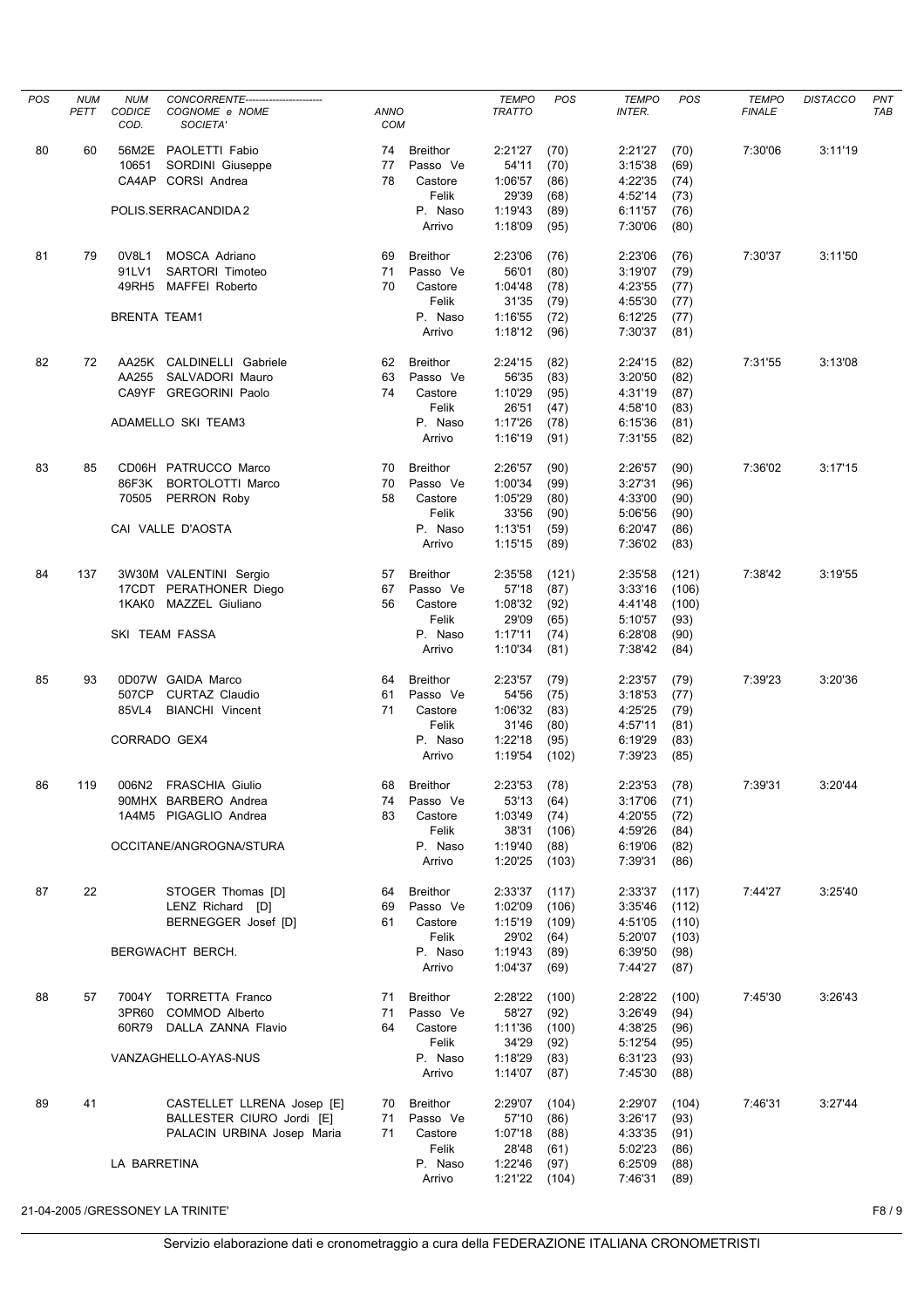| POS | <b>NUM</b><br>PETT | <b>NUM</b><br><b>CODICE</b><br>COD. | CONCORRENTE-----------------------<br>COGNOME e NOME<br>SOCIETA'                                | <b>ANNO</b><br>COM |                                                            | <b>TEMPO</b><br><b>TRATTO</b>                     | POS                                    | <b>TEMPO</b><br><b>INTER.</b>                       | POS                                     | <b>TEMPO</b><br><b>FINALE</b> | <b>DISTACCO</b> | PNT<br><b>TAB</b> |
|-----|--------------------|-------------------------------------|-------------------------------------------------------------------------------------------------|--------------------|------------------------------------------------------------|---------------------------------------------------|----------------------------------------|-----------------------------------------------------|-----------------------------------------|-------------------------------|-----------------|-------------------|
| 90  | 23                 |                                     | <b>COUDURIER Olivier</b><br>[F]<br>DUBREUIL Olivier<br>[F]<br>DREYER Marc [F]                   | 71<br>66<br>68     | <b>Breithor</b><br>Passo Ve<br>Castore                     | 2:22'12<br>56'35<br>1:06'06                       | (73)<br>(83)<br>(82)                   | 2:22'12<br>3:18'47<br>4:24'53                       | (73)<br>(76)<br>(78)                    | 7:46'58                       | 3:28'11         |                   |
|     |                    | CAF CLUSES                          |                                                                                                 |                    | Felik<br>P. Naso<br>Arrivo                                 | 35'38<br>1:30'16<br>1:16'11                       | (96)<br>(106)<br>(90)                  | 5:00'31<br>6:30'47<br>7:46'58                       | (85)<br>(91)<br>(90)                    |                               |                 |                   |
| 91  | 136                | 1H94L<br>1H94P                      | PUGNO Nicola<br>90PMT PUGNO Francesco<br>ROCCAVILLA Alessandro                                  | 72<br>65<br>71     | <b>Breithor</b><br>Passo Ve<br>Castore<br>Felik            | 2:24'43<br>58'44<br>1:07'13<br>36'09              | (84)<br>(93)<br>(87)<br>(98)           | 2:24'43<br>3:23'27<br>4:30'40<br>5:06'49            | (84)<br>(89)<br>(86)<br>(88)            | 7:48'32                       | 3:29'45         |                   |
|     |                    |                                     | SKI CLUB TORINO                                                                                 |                    | P. Naso<br>Arrivo                                          | 1:17'17<br>1:24'26                                | (76)<br>(105)                          | 6:24'06<br>7:48'32                                  | (87)<br>(91)                            |                               |                 |                   |
| 92  | 111                |                                     | 91NHX SCALIA Fabio<br>CAAZD BRETTI Giacomo<br>CAN1Y BRESCIANI Alberto<br>CERVINO/VALT. 3 [AO47] | 71<br>79<br>72     | <b>Breithor</b><br>Passo Ve<br>Castore<br>Felik<br>P. Naso | 2:29'52<br>1:03'03<br>1:10'36<br>31'25<br>1:22'44 | (107)<br>(110)<br>(97)<br>(78)<br>(96) | 2:29'52<br>3:32'55<br>4:43'31<br>5:14'56<br>6:37'40 | (107)<br>(104)<br>(102)<br>(97)<br>(96) | 7:49'20                       | 3:30'33         |                   |
|     |                    |                                     |                                                                                                 |                    | Arrivo                                                     | 1:11'40                                           | (84)                                   | 7:49'20                                             | (92)                                    |                               |                 |                   |
| 93  | 104                | LA BUFAROLA                         | 01P0W COMELLO Pier Paolo<br>827EV CILIESA Roberto<br>3WA1V BUSCAGLIA Pietro                     | 66<br>76<br>77     | <b>Breithor</b><br>Passo Ve<br>Castore<br>Felik<br>P. Naso | 2:22'04<br>57'39<br>1:03'52<br>30'05<br>1:37'17   | (72)<br>(88)<br>(75)<br>(74)<br>(114)  | 2:22'04<br>3:19'43<br>4:23'35<br>4:53'40<br>6:30'57 | (72)<br>(80)<br>(76)<br>(74)<br>(92)    | 7:49'29                       | 3:30'42         |                   |
|     |                    |                                     |                                                                                                 |                    | Arrivo                                                     | 1:18'32                                           | (97)                                   | 7:49'29                                             | (93)                                    |                               |                 |                   |
| 94  | 73                 | CAJA9                               | <b>BAIARDI</b> Luca<br>04HMD BOSON Corrado<br>DEALBERTO Dario                                   | 63<br>65<br>83     | <b>Breithor</b><br>Passo Ve<br>Castore<br>Felik            | 2:28'46<br>1:00'27<br>1:15'32<br>38'09            | (103)<br>(97)<br>(110)<br>(103)        | 2:28'46<br>3:29'13<br>4:44'45<br>5:22'54            | (103)<br>(101)<br>(103)<br>(104)        | 7:52'11                       | 3:33'24         |                   |
|     |                    |                                     | ALAGNA VALSESIA1                                                                                |                    | P. Naso<br>Arrivo                                          | 1:18'03<br>1:11'14                                | (81)<br>(83)                           | 6:40'57<br>7:52'11                                  | (99)<br>(94)                            |                               |                 |                   |
| 95  | 87                 | 703AF                               | A10YE BOSONIN Lucio<br>PARISIO Cristian<br>62M73 LINTY Christian                                | 73<br>74<br>76     | <b>Breithor</b><br>Passo Ve<br>Castore<br>Felik            | 2:26'09<br>59'02<br>1:08'56<br>39'36              | (87)<br>(95)<br>(93)<br>(109)          | 2:26'09<br>3:25'11<br>4:34'07<br>5:13'43            | (87)<br>(92)<br>(92)                    | 7:52'59                       | 3:34'12         |                   |
|     |                    | CAI VERRES2                         |                                                                                                 |                    | P. Naso<br>Arrivo                                          | 1:20'27<br>1:18'49                                | (93)<br>(99)                           | 6:34'10<br>7:52'59                                  | (96)<br>(94)<br>(95)                    |                               |                 |                   |
| 96  | 63                 | 04HR7                               | GIGLIO Matteo<br><b>TWIGHT Marc [Usa]</b><br>FREED Dylan [Usa]                                  | 73<br>61<br>86     | <b>Breithor</b><br>Passo Ve<br>Castore<br>Felik            | 2:32'48<br>1:06'36<br>1:16'31<br>34'24            | (113)<br>(115)<br>(111)<br>(91)        | 2:32'48<br>3:39'24<br>4:55'55<br>5:30'19            | (113)<br>(117)<br>(112)<br>(109)        | 7:55'44                       | 3:36'57         |                   |
|     |                    | <b>GRIVEL TEAM</b>                  |                                                                                                 |                    | P. Naso<br>Arrivo                                          | 1:20'24<br>1:05'01                                | (92)<br>(71)                           | 6:50'43<br>7:55'44                                  | (104)<br>(96)                           |                               |                 |                   |
| 97  | 100                | 358H1<br>929AT                      | <b>FERRARIS Giovanni</b><br><b>GARDINI Guido</b><br>50CV6 GREGUOL Gabriele                      | 65<br>69<br>62     | <b>Breithor</b><br>Passo Ve<br>Castore<br>Felik            | 2:27'10<br>1:00'55<br>1:14'40<br>35'34            | (91)<br>(100)<br>(106)<br>(95)         | 2:27'10<br>3:28'05<br>4:42'45<br>5:18'19            | (91)<br>(97)<br>(101)<br>(102)          | 7:59'41                       | 3:40'54         |                   |
|     |                    |                                     | G.S.A. POLLONE                                                                                  |                    | P. Naso<br>Arrivo                                          | 1:29'01<br>1:12'21                                | (103)<br>(85)                          | 6:47'20<br>7:59'41                                  | (100)<br>(97)                           |                               |                 |                   |
| 98  | 95                 | 75217                               | 87ATH CIRILLO Francesco<br>338TH PIAZZA Dario<br>MORO Matteo                                    | 58<br>61<br>61     | <b>Breithor</b><br>Passo Ve<br>Castore<br>Felik            | 2:33'02<br>1:02'21<br>1:10'32<br>31'46            | (115)<br>(109)<br>(96)<br>(80)         | 2:33'02<br>3:35'23<br>4:45'55<br>5:17'41            | (115)<br>(111)<br>(105)<br>(101)        | 8:01'44                       | 3:42'57         |                   |
|     |                    |                                     | DOLOMITI SKI ALP                                                                                |                    | P. Naso<br>Arrivo                                          | 1:37'45<br>1:06'18                                | (115)<br>(73)                          | 6:55'26<br>8:01'44                                  | (105)<br>(98)                           |                               |                 |                   |
| 99  | 108                | 90L11<br>90L0Y                      | TRISCONI Stefano<br>SERGIO Angelo<br>AZA52 MONTANARI Mauro                                      | 74<br>81<br>82     | <b>Breithor</b><br>Passo Ve<br>Castore                     | 2:20'49<br>1:02'17<br>1:15'09                     | (69)<br>(107)<br>(107)                 | 2:20'49<br>3:23'06<br>4:38'15                       | (69)<br>(88)<br>(95)                    | 8:05'33                       | 3:46'46         |                   |
|     |                    | <b>BOGNANCO</b>                     |                                                                                                 |                    | Felik<br>P. Naso<br>Arrivo                                 | 39'25<br>1:30'39<br>1:17'14                       | (108)<br>(108)<br>(94)                 | 5:17'40<br>6:48'19<br>8:05'33                       | (100)<br>(102)<br>(99)                  |                               |                 |                   |
|     |                    |                                     | 21-04-2005 /GRESSONEY LA TRINITE'                                                               |                    |                                                            |                                                   |                                        |                                                     |                                         |                               |                 | F8/10             |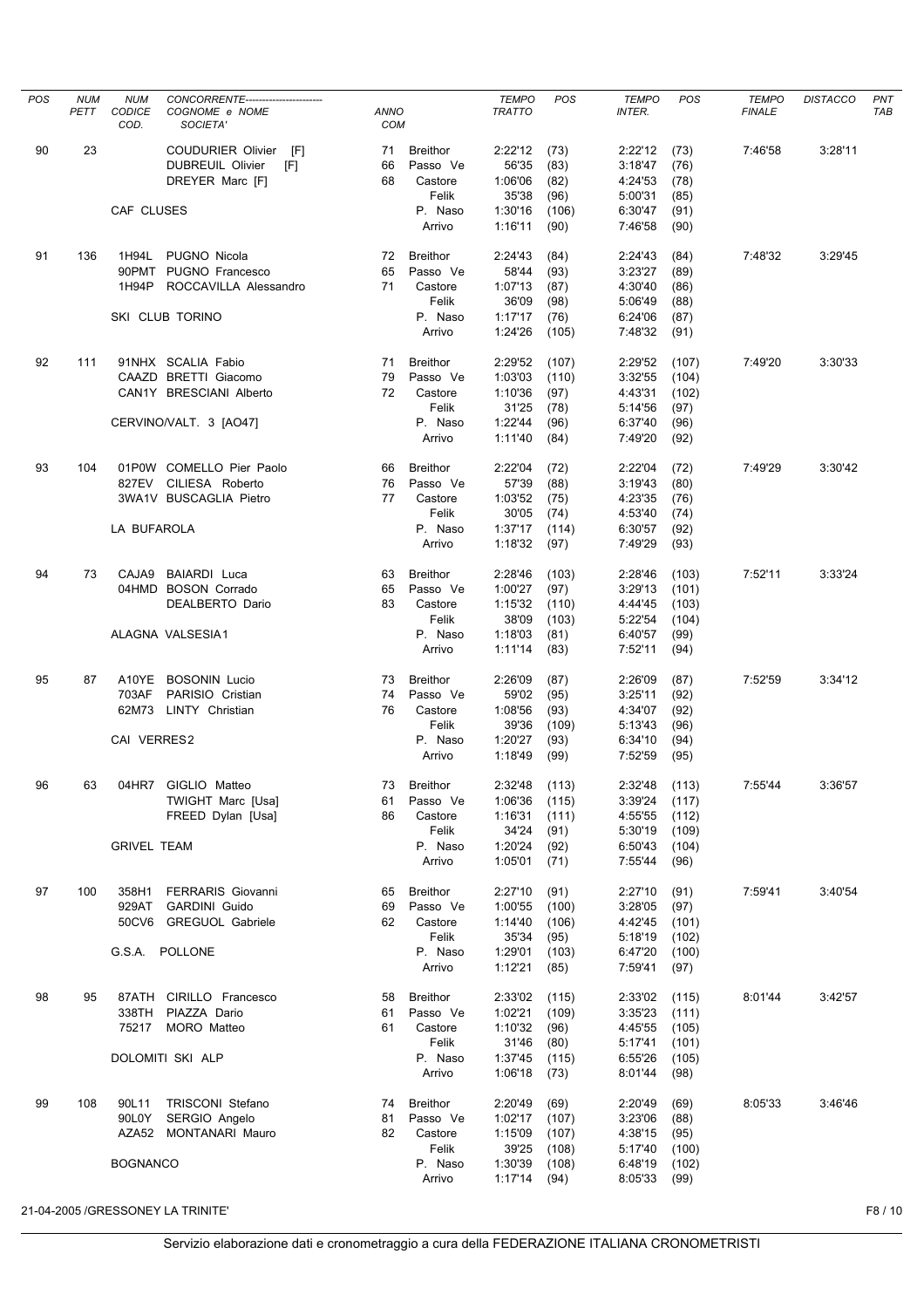| <b>POS</b> | <b>NUM</b><br>PETT | <b>NUM</b><br><b>CODICE</b><br>COD. | CONCORRENTE------------------------<br>COGNOME e NOME<br>SOCIETA'                                        | <b>ANNO</b><br><b>COM</b> |                                                               | <b>TEMPO</b><br><b>TRATTO</b>                                | <b>POS</b>                                        | <b>TEMPO</b><br><b>INTER.</b>                                                    | POS                                       | <b>TEMPO</b><br><b>FINALE</b> | <b>DISTACCO</b> | PNT<br><b>TAB</b> |
|------------|--------------------|-------------------------------------|----------------------------------------------------------------------------------------------------------|---------------------------|---------------------------------------------------------------|--------------------------------------------------------------|---------------------------------------------------|----------------------------------------------------------------------------------|-------------------------------------------|-------------------------------|-----------------|-------------------|
| 100        | 32                 |                                     | BROTTET Julien [F]<br>MICHEL Alexandre [F]<br>BOURBOUSSON Pascale [F]                                    | 83<br>84<br>86            | <b>Breithor</b><br>Passo Ve<br>Castore<br>Felik               | 2:24'46<br>1:10'12<br>1:14'27<br>37'11                       | (85)<br>(123)<br>(105)<br>(101)                   | 2:24'46<br>3:34'58<br>4:49'25<br>5:26'36                                         | (85)<br>(109)<br>(106)<br>(107)           | 8:06'21                       | 3:47'34         |                   |
|            |                    | <b>COMITE ISERE</b>                 |                                                                                                          |                           | P. Naso<br>Arrivo                                             | 1:31'58<br>1:07'47                                           | (110)<br>(75)                                     | 6:58'34<br>8:06'21                                                               | (109)<br>(100)                            |                               |                 |                   |
| 101        | 101                | 19EF9                               | 1JK2K CARRARA Giuseppe<br><b>3W2HW CARRARA Elia</b><br>PEZZOTTI Antonio                                  | 63<br>58<br>79            | <b>Breithor</b><br>Passo Ve<br>Castore<br>Felik               | 2:27'14<br>56'16<br>1:11'05<br>36'09                         | (92)<br>(82)<br>(98)<br>(98)                      | 2:27'14<br>3:23'30<br>4:34'35<br>5:10'44                                         | (92)<br>(90)<br>(93)<br>(92)              | 8:12'58                       | 3:54'11         |                   |
|            |                    |                                     | G.S.A. SOVERE1                                                                                           |                           | P. Naso<br>Arrivo                                             | 1:26'38<br>1:35'36                                           | (101)<br>(109)                                    | 6:37'22<br>8:12'58                                                               | (95)<br>(101)                             |                               |                 |                   |
| 102        | 116                | 60548                               | 4HNV5 ODASSO Claudio<br>PELAZZA Giansilvio<br>6042W SCIANDRA Mauro<br><b>SCI CLUB GARESSIO2</b>          | 72<br>71<br>69            | <b>Breithor</b><br>Passo Ve<br>Castore<br>Felik<br>P. Naso    | 2:27'24<br>1:01'24<br>1:10'13<br>38'27<br>1:30'06            | (95)<br>(103)<br>(94)<br>(105)<br>(105)           | 2:27'24<br>3:28'48<br>4:39'01<br>5:17'28<br>6:47'34                              | (95)<br>(99)<br>(97)<br>(99)<br>(101)     | 8:13'05                       | 3:54'18         |                   |
|            |                    |                                     |                                                                                                          |                           | Arrivo                                                        | 1:25'31                                                      | (106)                                             | 8:13'05                                                                          | (102)                                     |                               |                 |                   |
| 103        | 53                 |                                     | D'ASPRER H. DE LORENZO Gil<br>TARRE' FREIXAS Xavier [E]<br>SALA TUBERT David [E]<br>USEJ-CEC / TAGA TEAM | 65<br>64<br>75            | <b>Breithor</b><br>Passo Ve<br>Castore<br>Felik<br>P. Naso    | 2:31'13<br>1:06'58<br>1:11'34<br>35'20<br>1:32'00            | (111)<br>(116)<br>(99)<br>(94)<br>(111)           | 2:31'13<br>3:38'11<br>4:49'45<br>5:25'05<br>6:57'05                              | (111)<br>(114)<br>(107)<br>(106)<br>(108) | 8:13'35                       | 3:54'48         |                   |
|            |                    |                                     |                                                                                                          |                           | Arrivo                                                        | 1:16'30                                                      | (92)                                              | 8:13'35                                                                          | (103)                                     |                               |                 |                   |
| 104        | 94                 | C006R<br>85VL3<br>92H9Y             | LATTUADA Francesco<br><b>NAUDIN Fabio</b><br><b>TORMENA Fabio</b>                                        | 70<br>74<br>73            | <b>Breithor</b><br>Passo Ve<br>Castore<br>Felik               | 2:28'39<br>1:00'27<br>1:11'49<br>42'17                       | (102)<br>(97)<br>(101)<br>(117)                   | 2:28'39<br>3:29'06<br>4:40'55<br>5:23'12                                         | (102)<br>(100)<br>(99)<br>(105)           | 8:19'01                       | 4:00'14         |                   |
|            |                    | CORRADO GEX5                        |                                                                                                          |                           | P. Naso<br>Arrivo                                             | 1:25'55<br>1:29'54                                           | (100)<br>(108)                                    | 6:49'07<br>8:19'01                                                               | (103)<br>(104)                            |                               |                 |                   |
| 105        | 139                | 350PD<br>15H5Y<br>50L12             | ROATTA Simone<br><b>MOSCARINI Fabrizio</b><br><b>GRIMALDI Fabrizio</b>                                   | 74<br>64<br>70            | <b>Breithor</b><br>Passo Ve<br>Castore<br>Felik               | 2:29'20<br>1:05'40<br>1:15'15<br>40'09                       | (105)<br>(113)<br>(108)<br>(112)                  | 2:29'20<br>3:35'00<br>4:50'15<br>5:30'24                                         | (105)<br>(110)<br>(109)<br>(110)          | 8:20'52                       | 4:02'05         |                   |
|            |                    |                                     | TRE RIFUGI C.A.I.<br><b>MONDO</b>                                                                        |                           | P. Naso<br>Arrivo                                             | 2:20'20<br>30'08                                             | (118)<br>(2)                                      | 7:50'44<br>8:20'52                                                               | (121)<br>(105)                            |                               |                 |                   |
| 106        | 123                | 7011P                               | TURCOTTI Paolo<br>60VYE GILLIO Enrico<br>0AXLF STACCHETTI Pierino<br>SAINT NICOLAS 2 [AO37]              | 67<br>57<br>56            | Breithor<br>Passo Ve<br>Castore<br>Felik<br>P. Naso<br>Arrivo | 2:32'15<br>1:01'08<br>1:12'02<br>41'14<br>1:46'33<br>1:10'30 | (112)<br>(101)<br>(102)<br>(115)<br>(116)<br>(80) | 2:32'15 (112)<br>3:33'23<br>4:45'25<br>5:26'39<br>7:13'12 (115)<br>8:23'42 (106) | (107)<br>(104)<br>(108)                   | 8:23'42                       | 4:04'55         |                   |
| 107        | 130                | 90L12                               | 36EMR DE GAUDENZI Aldo<br>PIRALLA Gigi<br>72LRA BALMETTI Ivano                                           | 68<br>56<br>77            | <b>Breithor</b><br>Passo Ve<br>Castore<br>Felik               | 2:31'10<br>1:01'46<br>1:17'04<br>42'06                       | (110)<br>(104)<br>(113)<br>(116)                  | 2:31'10<br>3:32'56<br>4:50'00<br>5:32'06                                         | (110)<br>(105)<br>(108)<br>(111)          | 8:26'42                       | 4:07'55         |                   |
|            |                    | VALLE ANZASCA                       |                                                                                                          |                           | P. Naso<br>Arrivo                                             | 1:35'19<br>1:19'17                                           | (113)<br>(100)                                    | 7:07'25<br>8:26'42                                                               | (112)<br>(107)                            |                               |                 |                   |
| 108        | 97                 |                                     | CAATZ MARITANO Giancarlo<br>CAAV3 CAPONE Marco<br>CAAV4 SALOMONE Marco                                   | 74<br>73<br>73            | Breithor<br>Passo Ve<br>Castore<br>Felik                      | 2:39'36<br>1:07'13<br>1:19'26<br>35'43                       | (127)<br>(117)<br>(121)<br>(97)                   | 2:39'36<br>3:46'49<br>5:06'15<br>5:41'58                                         | (127)<br>(122)<br>(121)                   | 8:31'53                       | 4:13'06         |                   |
|            |                    |                                     | FORNO CANAVESE S. ALP1                                                                                   |                           | P. Naso<br>Arrivo                                             | 1:30'26<br>1:19'29                                           | (107)<br>(101)                                    | 7:12'24<br>8:31'53                                                               | (116)<br>(114)<br>(108)                   |                               |                 |                   |
| 109        | $\overline{7}$     |                                     | LAUGA Alice [F]<br>PETIT Anne [F]<br>TURBIL Sylvie [F]                                                   | 73<br>70<br>65            | Breithor<br>Passo Ve<br>Castore<br>Felik                      | 2:41'40<br>1:01'20<br>1:18'19<br>44'01                       | (129)<br>(102)<br>(118)<br>(119)                  | 2:41'40<br>3:43'00<br>5:01'19<br>5:45'20                                         | (129)<br>(118)<br>(117)<br>(119)          | 8:32'44                       | 4:13'57         |                   |
|            |                    |                                     | CAF MAURIENNE                                                                                            |                           | P. Naso<br>Arrivo                                             | 1:19'15<br>1:28'09                                           | (86)<br>(107)                                     | 7:04'35<br>8:32'44                                                               | (111)<br>(109)                            |                               |                 |                   |
|            |                    |                                     | 21-04-2005 /GRESSONEY LA TRINITE'                                                                        |                           |                                                               |                                                              |                                                   |                                                                                  |                                           |                               |                 | F8/11             |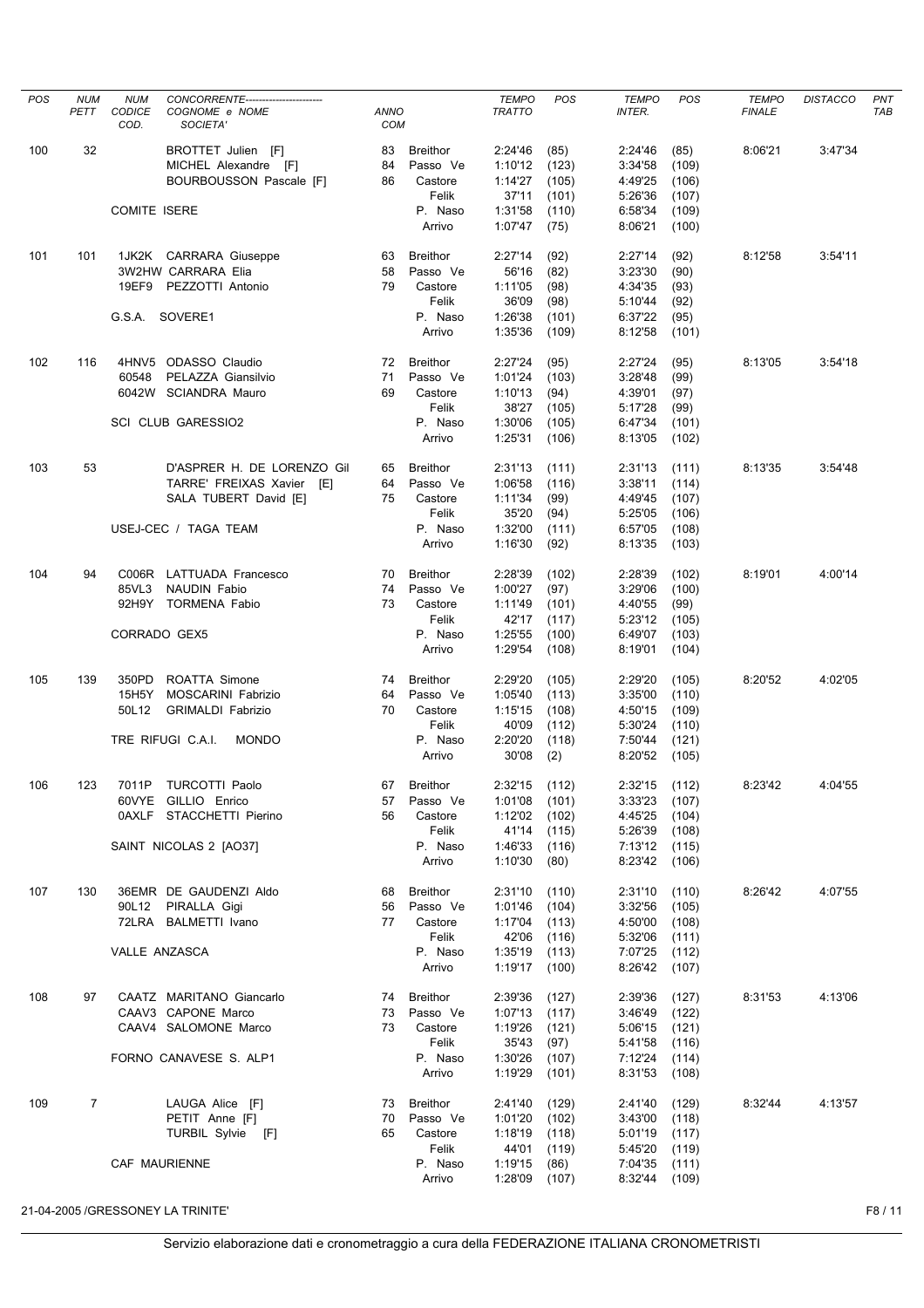| <b>POS</b> | <b>NUM</b><br>PETT | <b>NUM</b><br>CODICE<br>COD. | CONCORRENTE-----------------------<br>COGNOME e NOME<br>SOCIETA' | <b>ANNO</b><br><b>COM</b> |                             | <b>TEMPO</b><br><b>TRATTO</b> | POS            | <b>TEMPO</b><br>INTER. | POS            | <b>TEMPO</b><br><b>FINALE</b> | <b>DISTACCO</b> | <b>PNT</b><br>TAB |
|------------|--------------------|------------------------------|------------------------------------------------------------------|---------------------------|-----------------------------|-------------------------------|----------------|------------------------|----------------|-------------------------------|-----------------|-------------------|
| 110        | 83                 | 7086K<br>85RCP               | PILATI Davide<br>PEDRANZ Stefano                                 | 78<br>76                  | <b>Breithor</b><br>Passo Ve | 2:27'17<br>1:02'18            | (93)<br>(108)  | 2:27'17<br>3:29'35     | (93)<br>(102)  | 8:40'08                       | 4:21'21         |                   |
|            |                    | A107F                        | PILATI Michele                                                   | 82                        | Castore<br>Felik            | 1:25'40<br>38'19              | (127)<br>(104) | 4:55'15<br>5:33'34     | (111)<br>(112) |                               |                 |                   |
|            |                    | <b>BRENTA TEAM5</b>          |                                                                  |                           | P. Naso                     | 1:29'18                       | (104)          | 7:02'52                | (110)          |                               |                 |                   |
|            |                    |                              |                                                                  |                           | Arrivo                      | 1:37'16                       | (111)          | 8:40'08                | (110)          |                               |                 |                   |
| 111        | 26                 |                              | HERMANDEZ MARTINEZ Enric [E]                                     | 57                        | <b>Breithor</b>             | 2:35'00                       | (119)          | 2:35'00                | (119)          | 8:49'10                       | 4:30'23         |                   |
|            |                    |                              | GONZALES GRACIA Xavier [E]                                       | 62                        | Passo Ve                    | 1:01'58                       | (105)          | 3:36'58                | (113)          |                               |                 |                   |
|            |                    |                              | MORENO MIGUEL Josep Lluis [E                                     | 57                        | Castore<br>Felik            | 1:22'05<br>40'23              | (123)<br>(113) | 4:59'03<br>5:39'26     | (114)<br>(113) |                               |                 |                   |
|            |                    |                              | CENTRE EXC.CATALUNYA                                             |                           | P. Naso                     | 1:28'13                       | (102)          | 7:07'39                | (113)          |                               |                 |                   |
|            |                    |                              |                                                                  |                           | Arrivo                      | 1:41'31                       | (112)          | 8:49'10                | (111)          |                               |                 |                   |
| 112        | 3                  |                              | 60TL9 SCOCCO Roberta                                             | 64                        | <b>Breithor</b>             | 2:50'38                       | (133)          | 2:50'38                | (133)          | 8:58'32                       | 4:39'45         |                   |
|            |                    |                              | 4LHYW RIPERTO Bruna                                              | 65                        | Passo Ve                    | 1:08'31                       | (120)          | 3:59'09                | (131)          |                               |                 |                   |
|            |                    | 9A4RJ                        | MOTTA FRE' Donatella                                             | 72                        | Castore                     | 1:16'45                       | (112)          | 5:15'54                | (126)          |                               |                 |                   |
|            |                    | <b>MONT NERY</b>             |                                                                  |                           | Felik<br>P. Naso            | 39'42<br>1:25'46              | (110)<br>(99)  | 5:55'36<br>7:21'22     | (120)<br>(117) |                               |                 |                   |
|            |                    |                              |                                                                  |                           | Arrivo                      | 1:37'10                       | (110)          | 8:58'32                | (112)          |                               |                 |                   |
| 113        | 112                | 71AVP                        | BA' Graziano                                                     | 69                        | <b>Breithor</b>             | 2:33'45                       | (118)          | 2:33'45                | (118)          | 9:16'39                       | 4:57'52         |                   |
|            |                    | 90856                        | <b>BORDINI</b> Gianluca                                          | 70                        | Passo Ve                    | 1:05'35                       | (112)          | 3:39'20                | (116)          |                               |                 |                   |
|            |                    | 90857                        | <b>ACANFORA Paolo</b>                                            | 71                        | Castore                     | 1:19'25                       | (120)          | 4:58'45                | (113)          |                               |                 |                   |
|            |                    |                              |                                                                  |                           | Felik                       | 44'05                         | (120)          | 5:42'50                | (117)          |                               |                 |                   |
|            |                    |                              | SCI CLUB CONCESIO                                                |                           | P. Naso<br>Arrivo           | 1:34'25<br>1:59'24            | (112)<br>(114) | 7:17'15<br>9:16'39     | (116)<br>(113) |                               |                 |                   |
|            |                    |                              |                                                                  |                           |                             |                               |                |                        |                |                               |                 |                   |
| 114        | 121                |                              | AAPNC PACE Marco<br>RUGHETTI Marco                               | 73<br>75                  | <b>Breithor</b><br>Passo Ve | 2:38'36<br>1:10'44            | (126)<br>(124) | 2:38'36<br>3:49'20     | (126)<br>(125) | 9:51'40                       | 5:32'53         |                   |
|            |                    |                              | 4HCFT COLOMBO Mattia                                             | 77                        | Castore                     | 1:22'07                       | (124)          | 5:11'27                | (124)          |                               |                 |                   |
|            |                    |                              |                                                                  |                           | Felik                       | 33'13                         | (88)           | 5:44'40                | (118)          |                               |                 |                   |
|            |                    | <b>MONVISO</b>               |                                                                  |                           | P. Naso<br>Arrivo           | 2:17'30<br>1:49'30            | (117)<br>(113) | 8:02'10<br>9:51'40     | (122)<br>(114) |                               |                 |                   |
|            |                    |                              | <b>ISCRITTI</b><br>136<br>.                                      |                           |                             |                               |                |                        |                |                               |                 |                   |
|            |                    |                              | NON PARTITI<br>$\overline{1}$                                    |                           |                             |                               |                |                        |                |                               |                 |                   |
|            | 27                 |                              | DEMEC Michal [Cz]<br>PLESKAC Stepan [Cz]                         |                           |                             |                               |                |                        |                |                               |                 |                   |
|            |                    | <b>CHS</b>                   | PAVEL Vondra [Cz]                                                |                           |                             |                               |                |                        |                |                               |                 |                   |
|            |                    |                              | NON ARRIVATI<br>20                                               |                           |                             |                               |                |                        |                |                               |                 |                   |
|            | 2                  |                              | 90M82 BERTONE Catherine                                          | 72                        | Breithor                    | 2:26'45                       | (89)           | 2:26'45                | (89)           |                               |                 |                   |
|            |                    |                              | 91NL2 LOCATELLI Tatiana                                          | 79                        | Passo Ve                    | 58'01<br>1:07'58              | (89)           | 3:24'46                | (91)           |                               |                 |                   |
|            |                    |                              | 1KCN9 FERRANDOZ Marina                                           | 71                        | Castore<br>Felik            | 39'17                         | (91)<br>(107)  | 4:32'44<br>5:12'01     | (88)<br>(94)   |                               |                 |                   |
|            |                    |                              | SPORT & PROMOZIONE SRL                                           |                           | P. Naso                     | 1:15'04                       | (63)           | 6:27'05                | (89)           |                               |                 |                   |
|            | 5                  |                              | 70AYP TALLIA Chiara                                              | 78                        | Breithor                    | 2:52'27                       | (134)          | 2:52'27                | (134)          |                               |                 |                   |
|            |                    |                              | 92FME TOSI Giulia                                                | 77                        | Passo Ve                    | 1:17'15                       | (131)          | 4:09'42                | (133)          |                               |                 |                   |
|            |                    | LA BUFAROLA                  | DELLEANI Elisa                                                   | 79                        |                             |                               |                |                        |                |                               |                 |                   |
|            |                    |                              |                                                                  |                           |                             |                               |                |                        |                |                               |                 |                   |
|            | 31                 |                              | MARTINEZ Eduardo [E]<br>MANOVAL Ricardo [E]                      | 65<br>74                  | Breithor<br>Passo Ve        | 2:27'27<br>1:20'03            | (96)<br>(132)  | 2:27'27<br>3:47'30     | (96)<br>(124)  |                               |                 |                   |
|            |                    |                              | SZ.CAMARA Oier [E]                                               | 86                        | Castore                     | 1:33'05                       | (130)          | 5:20'35                | (128)          |                               |                 |                   |
|            |                    |                              | C.DE MONTANA GASTEIZ                                             |                           |                             |                               |                |                        |                |                               |                 |                   |
|            | 39                 |                              | GIROD Bernard [Ch]                                               | 56                        | Breithor                    | 2:44'53                       | (132)          | 2:44'53                | (132)          |                               |                 |                   |
|            |                    |                              | MENUT Manuel [Ch]                                                | 50                        | Passo Ve                    | 1:08'05                       | (119)          | 3:52'58                | (129)          |                               |                 |                   |
|            |                    | <b>GS BERNEX</b>             | GENECAND Didier [Ch]                                             | 50                        | Castore<br>P. Naso          | 1:21'41                       | (122)          | 5:14'39<br>6:55'54     | (125)<br>(106) |                               |                 |                   |

21-04-2005 /GRESSONEY LA TRINITE' F8 / 12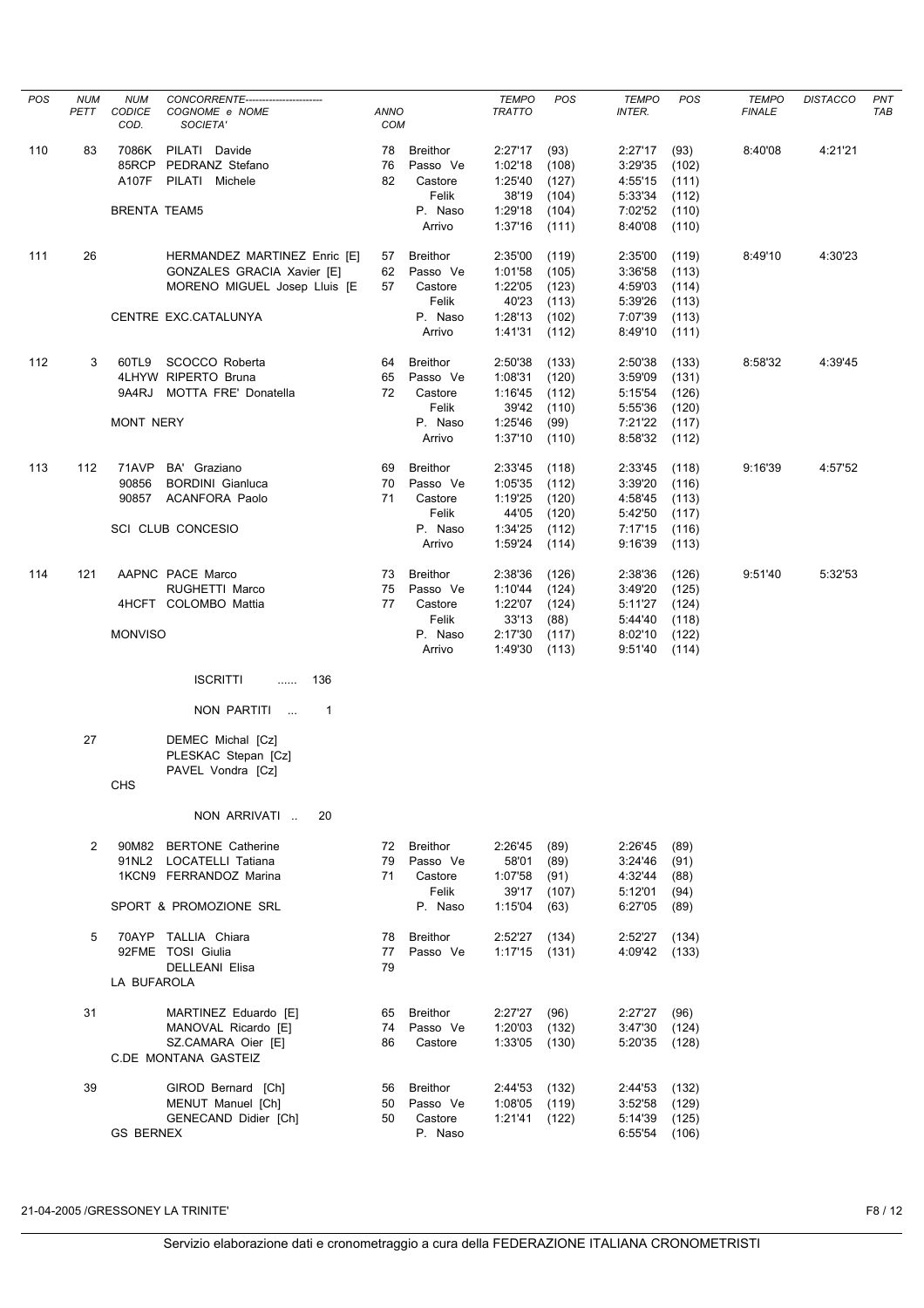| POS | <b>NUM</b><br>PETT | <b>NUM</b><br>CODICE<br>COD. | CONCORRENTE-----------------------<br>COGNOME e NOME<br>SOCIETA'                                       | ANNO<br><b>COM</b> |                                                  | <b>TEMPO</b><br><b>TRATTO</b>                         | POS                              | <b>TEMPO</b><br>INTER.                          | <b>POS</b>                       | <b>TEMPO</b><br><b>FINALE</b> | <b>DISTACCO</b> | <b>PNT</b><br>TAB |
|-----|--------------------|------------------------------|--------------------------------------------------------------------------------------------------------|--------------------|--------------------------------------------------|-------------------------------------------------------|----------------------------------|-------------------------------------------------|----------------------------------|-------------------------------|-----------------|-------------------|
|     | 45                 |                              | MONNET Hubert [Ch]<br>BENEY Raymond [Ch]<br>MAILLER Jean Michel [Ch]                                   | 57<br>54           | 55 Breithor<br>Passo Ve<br>Castore<br>Felik      | 2:28'03<br>1:00'26<br>1:06'54<br>39'50                | (98)<br>(96)<br>(85)<br>(111)    | 2:28'03<br>3:28'29<br>4:35'23<br>5:15'13        | (98)<br>(98)<br>(94)<br>(98)     |                               |                 |                   |
|     |                    |                              | S.C.ARPETTAZ NENDAZ                                                                                    |                    |                                                  |                                                       |                                  |                                                 |                                  |                               |                 |                   |
|     | 48                 |                              | BERTHOD Patrick [Ch]<br>TACHE Laurent [Ch]<br>TACHE Didier [Ch]                                        | 75                 | 74 Breithor<br>74 Passo Ve<br>Castore            | 2:36'41<br>1:15'12<br>1:17'59                         | (122)<br>(129)<br>(117)          | 2:36'41<br>3:51'53<br>5:09'52 (123)             | (122)<br>(128)                   |                               |                 |                   |
|     |                    | S.C.CHOEX                    |                                                                                                        |                    |                                                  |                                                       |                                  |                                                 |                                  |                               |                 |                   |
|     | 75                 | 04AA8<br>0007D               | <b>BERNARDI Germano</b><br>MUSAZZI Simone<br>70DHL GRASSERO Paolo                                      | 69<br>75           | 71 Breithor<br>Passo Ve<br>Castore<br>Felik      | 2:29'24<br>1:09'21<br>1:22'08<br>40'32                | (106)<br>(121)<br>(125)<br>(114) | 2:29'24<br>3:38'45<br>5:00'53<br>5:41'25        | (106)<br>(115)<br>(116)<br>(115) |                               |                 |                   |
|     |                    |                              | ALAGNA VALSESIA3                                                                                       |                    |                                                  |                                                       |                                  |                                                 |                                  |                               |                 |                   |
|     | 77                 | 1KLA6                        | GAMBARETTO Giovanni<br>0CP37 MAURO Roberto<br>73A5H ESPOSITO Marco                                     | 81<br>78           | 72 Breithor<br>Passo Ve<br>Castore<br>Felik      | 2:26'15<br>1:03'47<br>1:32'13<br>37'30                | (88)<br>(111)<br>(129)<br>(102)  | 2:26'15<br>3:30'02<br>5:02'15<br>5:39'45        | (88)<br>(103)<br>(118)<br>(114)  |                               |                 |                   |
|     |                    |                              | ALPINI PARACADUTISTI                                                                                   |                    | P. Naso                                          | 1:16'32                                               | (69)                             | 6:56'17 (107)                                   |                                  |                               |                 |                   |
|     | 96                 |                              | BERTINI Paolo<br><b>GAMBINI Renzo</b><br>DELLUPI Paolo<br>FERRUCCIO PIANTANIDA                         | 62<br>68<br>70     |                                                  |                                                       |                                  |                                                 |                                  |                               |                 |                   |
|     | 99                 |                              | A07YN GERLA Guido<br>50HYA FERRERO Davide<br>6272E ANTONELLI Roberto<br>G.A. FIOR DI ROCCIA            | 62<br>74           | Breithor<br>60 Passo Ve<br>Castore               | 2:35'44<br>1:14'11<br>1:28'05                         | (120)<br>(128)<br>(128)          | 2:35'44 (120)<br>3:49'55<br>5:18'00             | (126)<br>(127)                   |                               |                 |                   |
|     | 102                |                              | C01V8 FILOSI Diego<br>C01V7 NEMBRINI Giorgio<br>C0R7A PATELLI Fulvio<br>G.S.A. SOVERE2                 | 63<br>79           | Breithor<br>57 Passo Ve<br>Castore<br>P. Naso    | 2:38'11<br>1:08'01<br>1:17'43                         | (125)<br>(118)<br>(116)          | 2:38'11<br>3:46'12<br>5:03'55<br>7:40'22        | (125)<br>(120)<br>(119)<br>(120) |                               |                 |                   |
|     | 105                |                              | 1EVDK TOMASONI Andrea<br>3WC2V CORLAZZOLI Angelo<br>9064D LANFRANCHI Pietro<br>GSA. RANICA A [BG72]    | 78                 | 67 Breithor<br>70 Passo Ve                       | 2:01'11<br>45'50                                      | (20)<br>(22)                     | 2:01'11<br>2:47'01                              | (20)<br>(21)                     |                               |                 |                   |
|     | 107                | 16JC2                        | 05CMJ PEDRAZZO Cesare<br><b>BIANCONI Marco</b><br>90M6L LANZA Massimo<br>PIETRO MICCA BIELLA           | 72<br>68<br>71     | Breithor                                         | 2:42'43 (131)                                         |                                  | 2:42'43 (131)                                   |                                  |                               |                 |                   |
|     | 117                | GOZZANO                      | CAWYN COPPI Valerio<br>CAWYM MAGGI Adriano<br>1C579 CODEGHINI Alessio                                  | 66                 | 74 Breithor<br>74 Passo Ve<br>Castore            | 2:40'50 (128)<br>1:22'07 (133)<br>$1:18'38$ (119)     |                                  | 2:40'50 (128)<br>4:02'57 (132)<br>5:21'35 (130) |                                  |                               |                 |                   |
|     | 127                |                              | COHNN CARBONERO Franco<br>1KTN5 MURANO Marco<br>70AYF SALUSSOLIA Nicola<br>VALSANGONE/FORNO/LA BUF     | 72                 | 69 Breithor<br>82 Passo Ve<br>Castore<br>P. Naso | $2:37'59$ (124)<br>$1:13'14$ (127)<br>$1:17'22$ (115) |                                  | 2:37'59<br>3:51'13<br>5:08'35<br>7:31'53        | (124)<br>(127)<br>(122)<br>(119) |                               |                 |                   |
|     | 129                |                              | 35EA2 PAT Federico<br>9A3CD TAGLIAPIETRA Claudio<br>08Y60 GERONAZZO Davide<br>VALDOBBIADENE            | 72<br>79           | 66 Breithor<br>Passo Ve                          | $2:32'53$ (114)<br>$1:12'00$ (125)                    |                                  | 2:32'53<br>3:44'53                              | (114)<br>(119)                   |                               |                 |                   |
|     | 135                |                              | 1LCFX TAVERNARO Cristian<br>AA8FX SOMMAVILLA Stefano<br>AAM7V DEBERTOLIS Ervin<br>SLI CLUB SAN MARTINO | 73                 | 73 Breithor<br>75 Passo Ve<br>Castore            | 2:41'54 (130)<br>1:16'26 (130)<br>1:22'50 (126)       |                                  | 2:41'54 (130)<br>3:58'20<br>5:21'10 (129)       | (130)                            |                               |                 |                   |